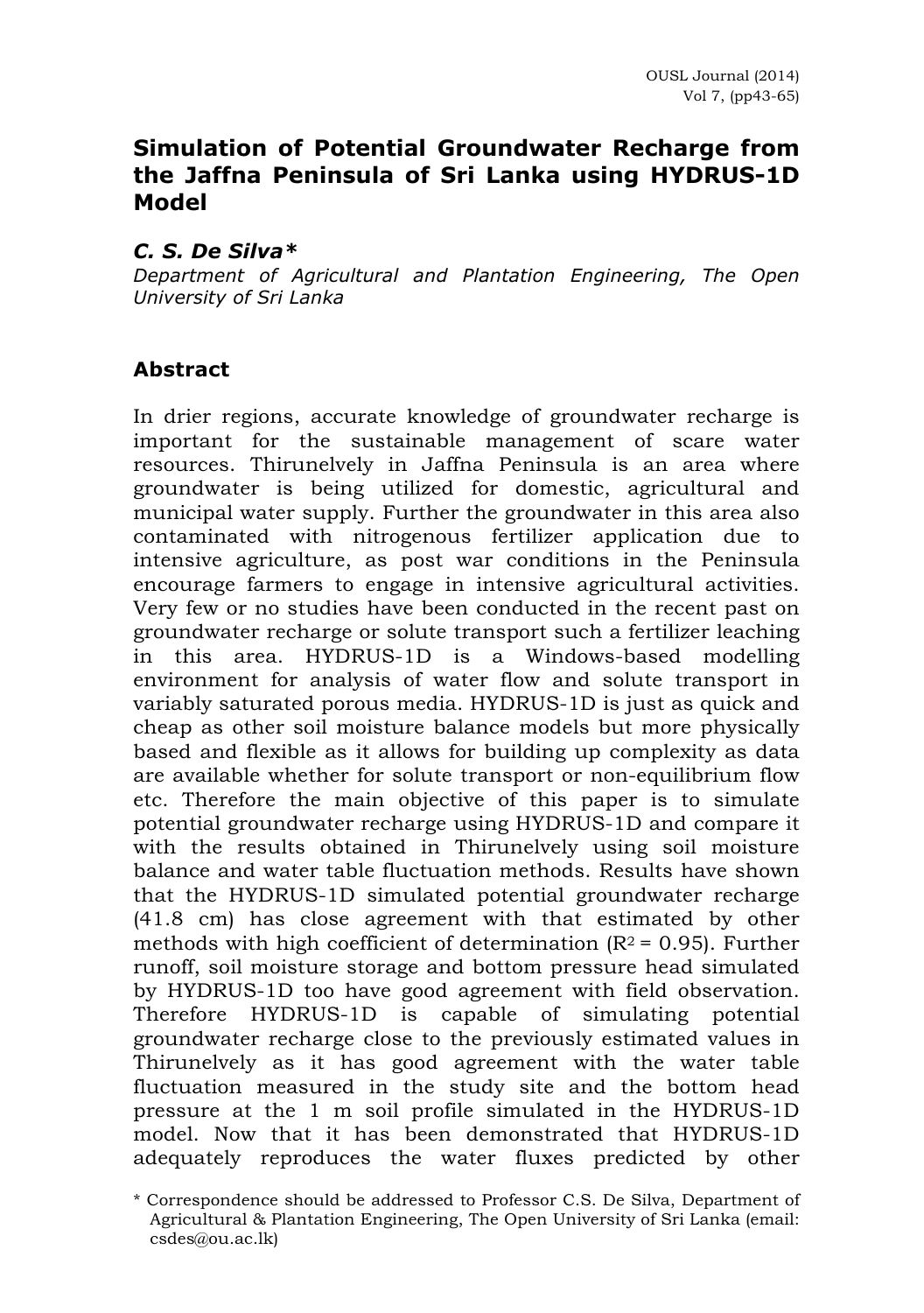methods, it could be used for groundwater recharge with more confidence and to investigate pollution in soil zone and groundwater.

# **Introduction**

Estimating groundwater recharge is important for management of water resources and aquifer vulnerability to pollutants (Scanlon and Cook, 2002). Recharge estimation can be difficult in areas where groundwater tables are typically deep. The recharge rate is limited by the availability of the water in the soil surface which is depend on the temporal and spatial variation of climatic factors such as precipitation, temperature and evapotranspiration (Scanlon and Cook, 2002).

Knowledge of groundwater recharge is essential in virtually in all groundwater hydrology investigation and it is depending on the application, which needs to be estimated at a variety of spatial and temporal scale as stated by Delin *et al*. (2007) and Scanlon and Cook (2002). While groundwater recharge is one of the most important parameters required to support sustainable management of groundwater resources, it is one of the most difficult to evaluate accurately, due to the numerous factors involved in recharge processes. The amount of water that may be extracted from an aquifer without causing depletion is primarily dependent upon the groundwater recharge. Thus, a quantitative evaluation of spatial and temporal distribution of groundwater recharge is a pre-requisite for operating groundwater resources system in an optimal manner.

Groundwater recharge is that amount of surface water which reaches the permanent water table either by direct contact in the riparian zone or by downward percolation through the overlying zone of aeration (Rushton and Ward, 1979). Also De Vries and Simmers (2002) defined groundwater recharge in a general sense as the downward flow of water reaching the water table, forming an addition to the groundwater reservoir. It really expresses the total quantity of groundwater resource available and their supply potential. Recharge is the quantity which may be available in the long term for abstraction and is therefore of prime importance in the assessment of any groundwater resources management.

Methods such as soil moisture balance, chloride profile, water table fluctuation and several other methods of estimation of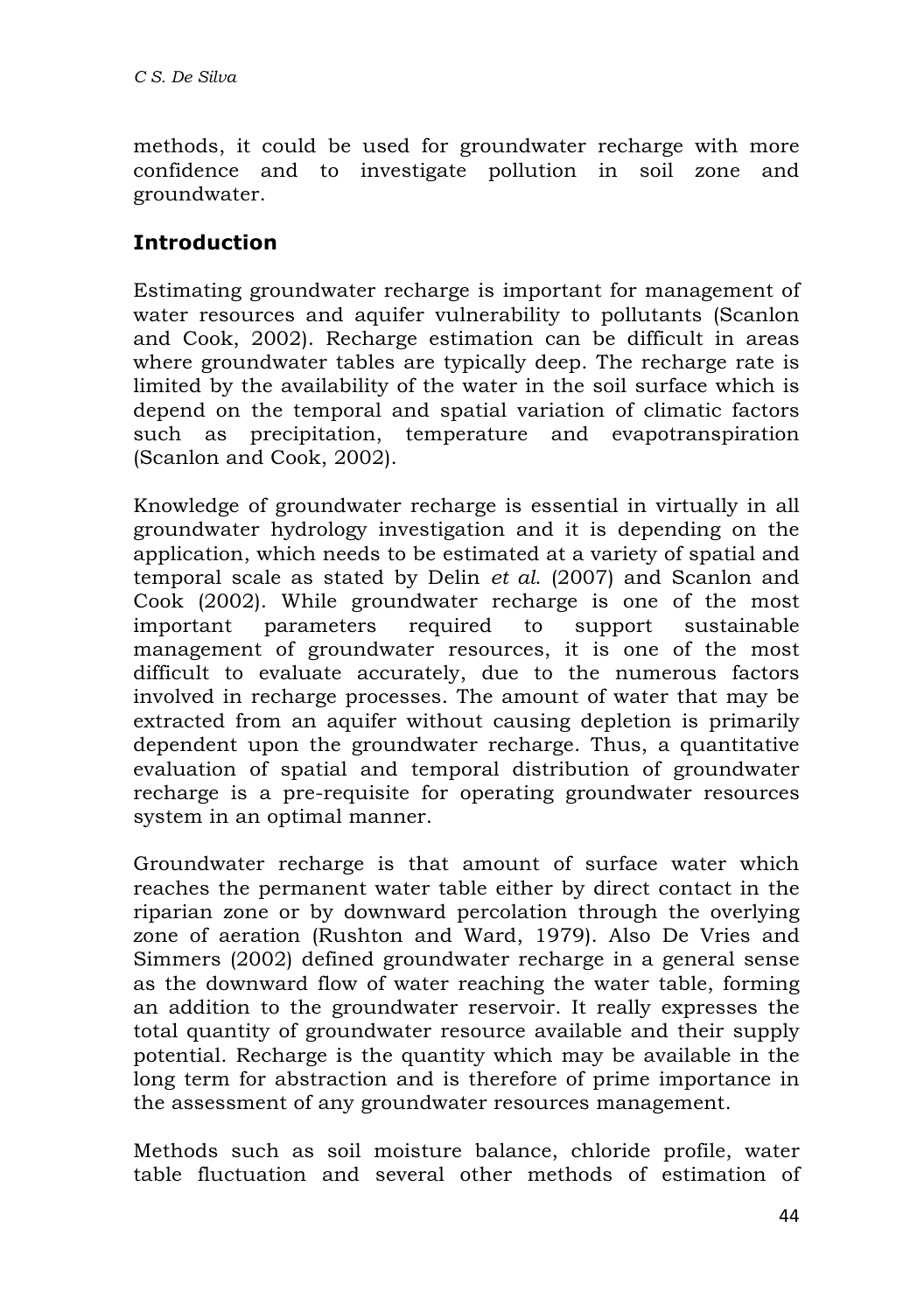groundwater recharge are been reviewed with varying degrees of success (Scanlon and Cook, 2002; de Vries and Simeers, 2002). These methods can be grouped in to three based on whether the focus of the method is surface water, the vadose zone, or saturated zone. Further most of the recharge estimation models are basically simulating only water flow and a very few for both water and solute flow. Therefore, the objective of this study is to simulate potential groundwater recharge using HYDRUS-1D which can be used to estimate the potential groundwater recharge with the intention of using the model to simulate solute transport in the future. The modelling approach used HYDRUS-1D (Šimůnek *et al*., 2005); a well known numerical computer model that simulates water, heat and solute movement in variably saturated porous media. This study also provides an opportunity for comparing recharge rates estimated with modified soil moisture balance (MSMB) method and water table fluctuation method (WTF) by Mikunthan and De Silva (2009) at similar sites.

Further HYDRUS-1D is a full physical process model available, and therefore should be the best if parameter values can be estimated well enough. Overall no method is perfect, and intercomparisons are useful. HYDRUS-1D is also just as quick and cheap as MSMB but more physically based and flexible as it allows for building up complexity, as data are available whether for solute transport or non- equilibrium flow. In this study HYDRUS -1D is used only for water flow.

## **Study Site Description**

Thirunelvely was selected in this study because it has received much attention due to its significant groundwater dependence, groundwater being utilized for domestic, agricultural and municipal water supply: the assessment of groundwater recharge plays major role in the management of water supply schemes such as this one. Thirunelvely, an intensive farming village of Jaffna district and located in Nallur divisional secretariat was considered for the simulation of potential recharge using HYDRUS-1D. The Jaffna Peninsula is situated at the Northern extreme of Sri Lanka. Geographically confined to North and East by the Indian Ocean, to the West by the Palk Strait and to the South extending to the mainland of the country (Figure 1), the Jaffna district occupies an extent of 1023 km2, which includes inland waters. Farmers in Thirunelvely are cultivating agricultural crops such as red onion, chillies, potatoes, tobacco, cabbage, leafy vegetables, banana and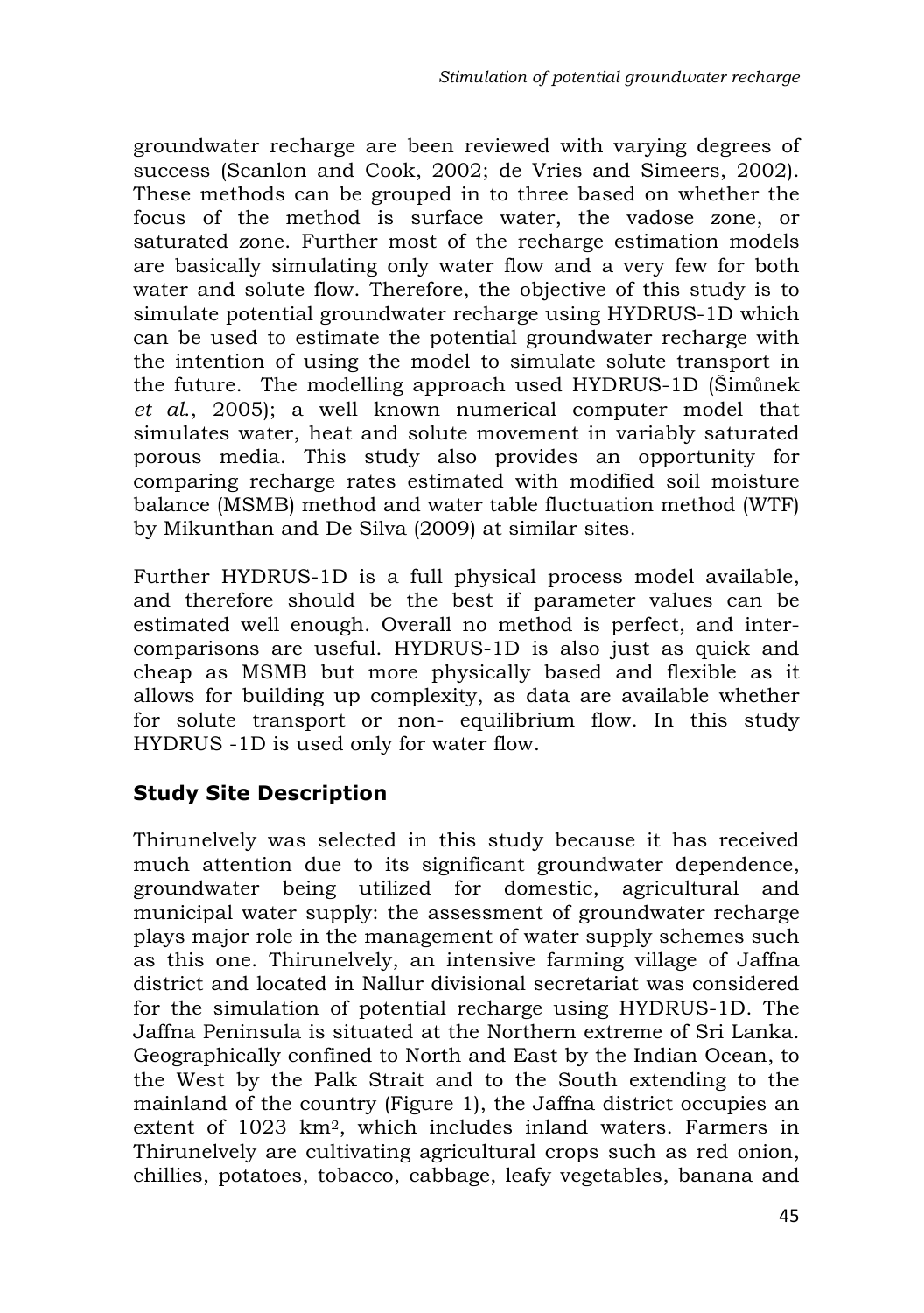grapes for commercial purposes. Nagarajah *et al*. (1988) reported that high levels of organic manure such as cattle, goat and green manures and inorganic fertilizers and agrochemicals are applied to these high value crops. Other crops such as paddy, pulses and coconut are also cultivated in the study area. The population density of Nallur divisional secretariat is 1920 person/km2 the second highest population density area in the Jaffna district. The Jaffna municipal area receives drinking water from three major water supply schemes including the old and new Thirunelvely schemes. The extent of the study site at Thirunelvely is 342 ha. The elevation of the study area is 8 m above the mean sea level. The site is flat and slightly undulating with only 2 % slope and consists of red yellow latosols (red earth) occurs as a thin layer (0- 2 m) on the surface of the Jaffna limestone (Arumugam, 1970). The description of the study area is shown in Figure 1.

Thirunelvely experiences typical dry zone climate of Sri Lanka, characterized by a wet and a dry season. The major rainy season occurs during October to February due to the  $2<sup>nd</sup>$  inter-monsoon and North-East monsoon and the minor rainy season occurs during April and May due to the 1st intermonsoon. Thirunelvely is located in  $DL<sub>3</sub>$  agro climatological region of the dry zone, which receives an average rainfall of 1300 mm annually (Arumugam, 1970). Months of September/October to January/February and February/March to August/September are called *Maha* (wet season) and *Yala* (dry season), respectively. The bulk of the rainfall is received during the months from October to January and with little or no rainfall afterwards. The estimated 75% probability rainfall in this district is 510 mm in *Maha* and 102 mm in *Yala* (Cooray, 1984).

The Jaffna Peninsula is unique in geology and aquifer conditions. The northern and northwestern coastal belt of Sri Lanka (stretching from Puttlam to the Jaffna Peninsula) represents the major sedimentary formation of the island. This formation mainly consists with Miocene Limestone (Cooray, 1984). In general, this Miocene formation unconformably overlies high-grade pre-Cambrian metamorphic rocks (the Wanni complex, formerly the West Vijayan complex) but in places is underlain by sedimentary layers of Upper Jurassic (Gondwana) age (Arumugam, 1970). Lithologically this limestone is off white or cream coloured varying from white grey to light brown, compact, highly karstic, indistinctly bedded and partly crystalline (Arumugam, 1970). It also contains sandy (siliceous) friable layers with cavities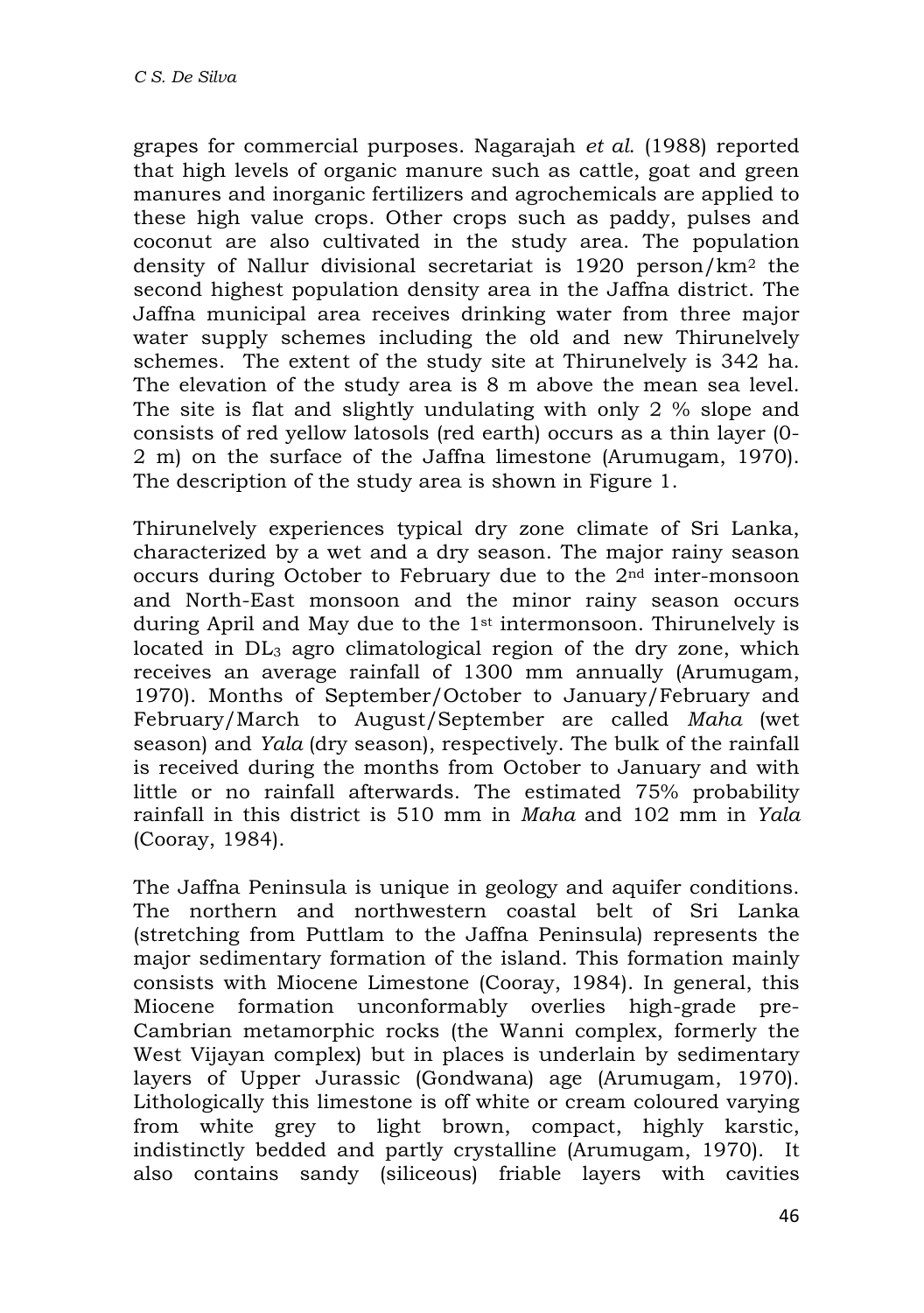(Arumugam, 1970). The vertical thickness of the Miocene limestone exceeds 35 m (Arumugam, 1970). In the north-east the limestone scarcely crops out, but there are a number of karstic features including surface depressions (*e.g* at Manipay Idikandu), tidal wells (Puthur Nialvarai), cliffs and springs (Keerimalai). The limestone is generally overlain by highly porous thin (maximum 2 m) soil cover of red earth (Rajasooriyar *et al*., 2002).

The water table in this unconfined aquifer responds to the onset of monsoon rains and shows a more peaked response than the underlying limestone aquifer (Arumugam, 1968). The annual WTF is 1-2 m (Arumugam, 1968). Data from several pumping tests were analysed using Hantush (1956) and Walton (1962), the vertical permeability is in the range of 0.003 to 0.07 m/day. Results from slug injection tests carried out on the unconfined sand aquifer indicate a low permeability typically in the range of 0.05 to 0.30 m/day (Lawrence and Dharmagunawardena, 1983).



**Figure 1.** Location of the study in the Jaffna Peninsula

## **Methodology**

### *Data for simulation*

Data of year 2007 at Thirunelvely was considered for HYDRUS-1D simulation as this year has complete set of data including weather, crop, soil, and WTF needed for the numerical model simulation required by HYDRUS 1D for this paper. However the analysis was done for the complete cycle of two years.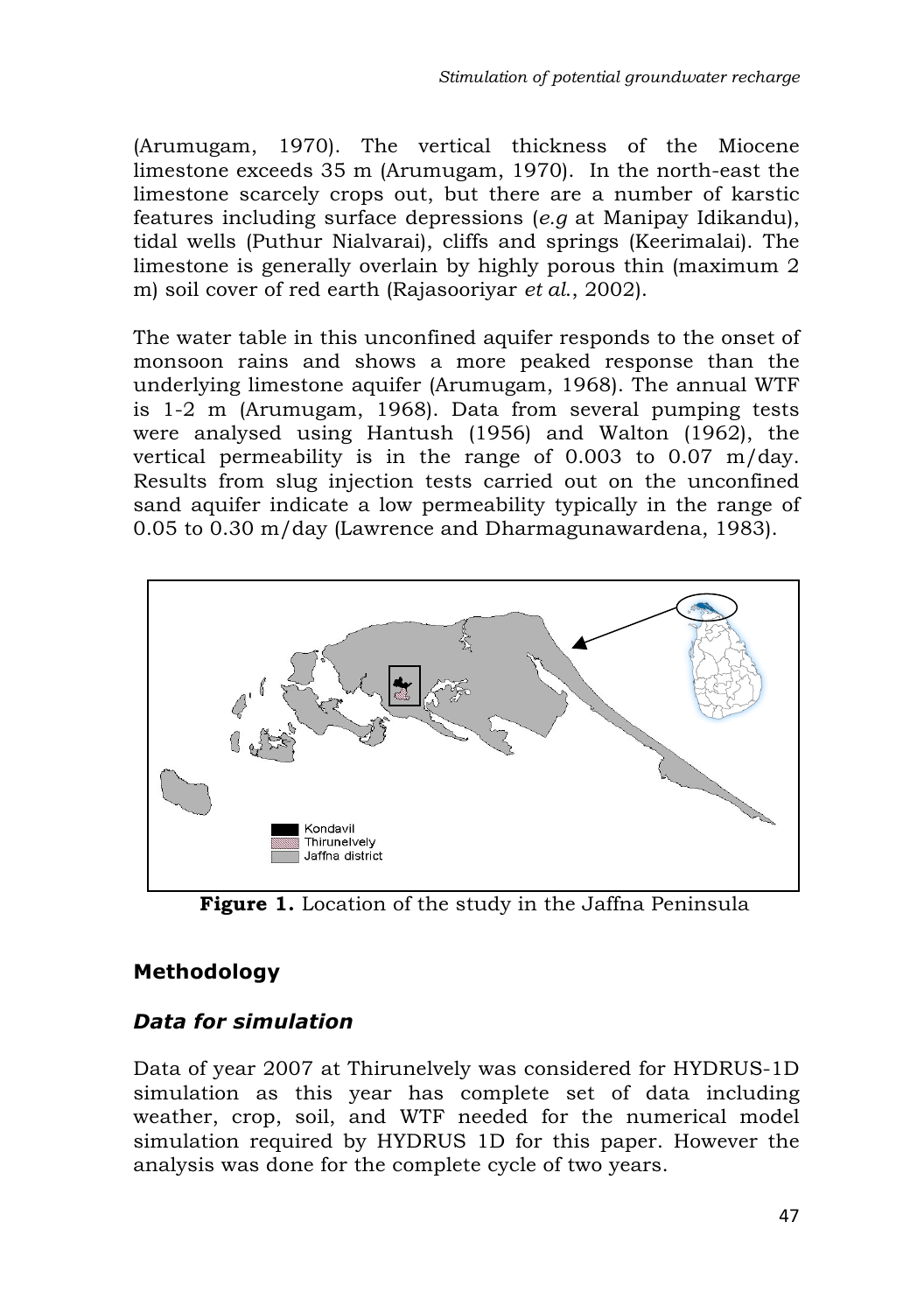Environmental parameters required for the estimation of potential evapotranspiration such as monthly average mean temperature, humidity, wind speed and sunshine hours were taken from the meteorological station, Jaffna.

Crop (Cabbage) data such as date of planting, full emergence of crop, duration of initial, development, mid and late stage, date of harvesting, root zone depth and soil data such as field capacity, permanent wilting point and bulk density recorded from the field in Thirunelvely were also used in this simulation (Mikunthan and De Silva 2009). Crop coefficients for required crops were taken from Allen *et al*. (1998). The selected cropping situation for simulation by HYDRUS-1D was unirrigated grassland with small trees and cabbage cultivated from mid March to late June. Grass was used in the model to represent the area when cabbage is not in the field.

Daily WTF data measured by using dip meters at twenty wells in Thirunelvely from January 2007 to December 2008 from a variety of sites across Thirunelvely were also used to compare the HYDRUS-1D simulated results.

## **Simulation of Potential Recharge using HYDRUS-1D**

### *Numerical modelling of water flow*

In this study, water flow and root zone moisture dynamics were simulated using HYDRUS-1D (Šimůnek *et al*., 2005). HYDRUS-1D 3.0 is a Windows based modelling environment for water flow and solute transport analysis in variably saturated porous media. The base of this model is the variable saturated vertical soil domain where water flow is simulated. In HYDRUS, the root zone moisture dynamics are simulated with the Richard's equation assuming (i) that the soil is homogenous and isotropic, (ii) that the air phase does not affect the liquid flow processes, and (iii) the water flow due to thermal gradients is negligible. The governing equation for water flow is the 1D Richard's equation for unsaturated flow as follows:

$$
\frac{d\theta(h)}{dt} = \frac{\partial}{\partial z} \left[ K(h) \left( \frac{\partial h}{\partial z} + 1 \right) \right] - S(h) \tag{1}
$$

subject to the initial and boundary conditions chosen to implement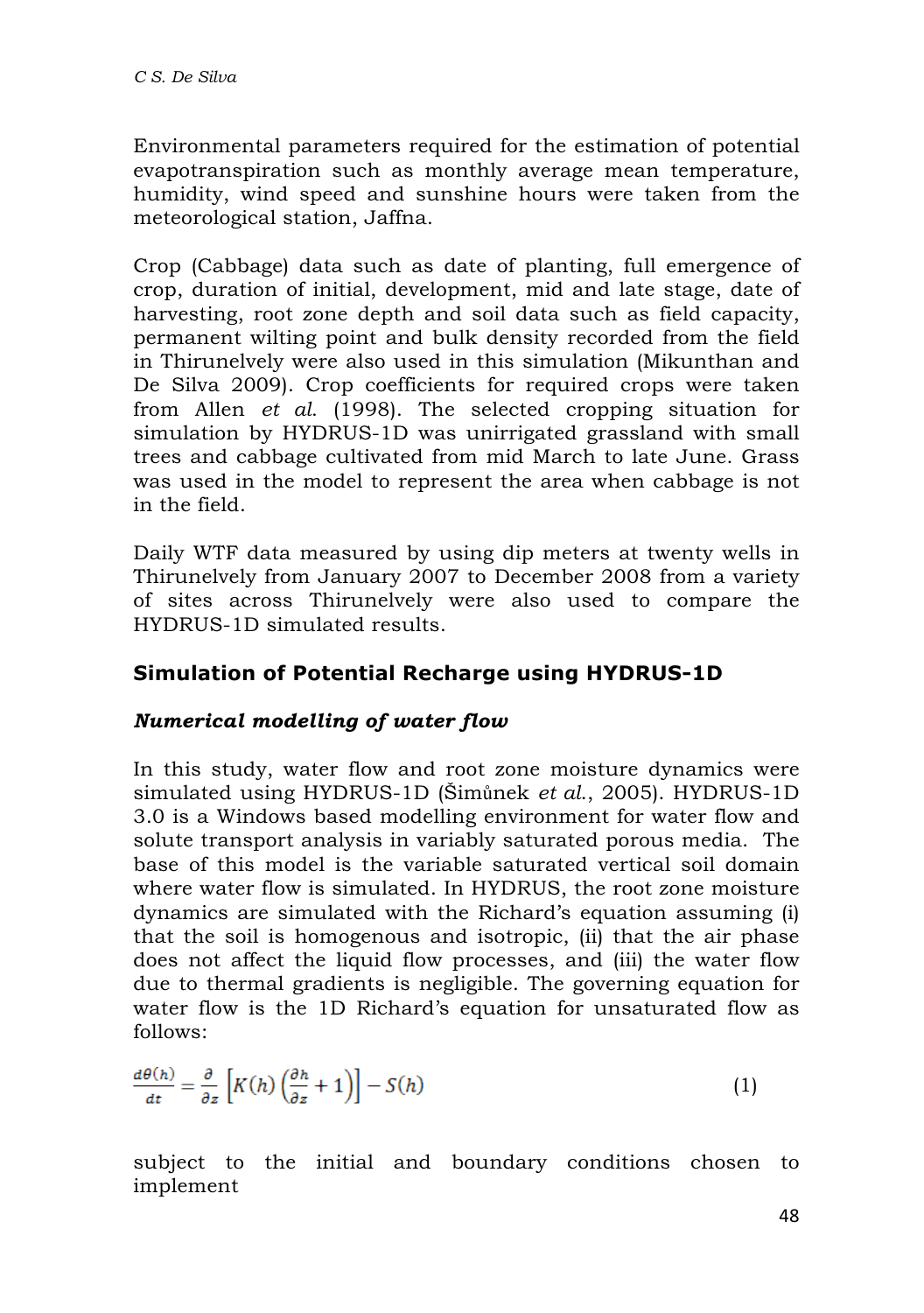$$
h(z,0) = ho(z) \tag{2}
$$

$$
-K(h)\left(\frac{\partial h}{\partial z} + 1\right)\Big|_{z=0} = qo(t) \tag{3}
$$

$$
\frac{dh}{dz}(L,t) = 0\tag{4}
$$

**or**

$$
h(L,t) = h_L(t) \tag{5}
$$

where:

h = soil water pressure head; θ= volumetric water content; t = time;  $z =$  vertical space coordinate assumed to be 0 at the soil surface and directed upward;  $K =$  unsaturated hydraulic conductivity;  $S = \sin k$  term to account for root water uptake;  $h_0(z)$ is the initial condition; and  $q_0(t)$  is the fluid flux across the soil surface boundary (Šimůnek *et al*., 2005). This sink term is specified in terms of a potential uptake rate and stress factor (Feddes *et al*., 1978) as follows:

$$
S(h) = \propto (h) S_p \tag{6}
$$

where  $S_p$  is the potential water uptake rate and  $\alpha(h)$  is the dimensionless water stress response function  $(0 \le \alpha \le 1)$  that prescribes the reduction in uptake that occurs due to drought stress. The functional form introduced by Feddes *et al.* (1978) was used for  $\alpha(h)$ . This function assumes h<sub>1</sub>, h<sub>2</sub>, h<sub>3</sub> and h<sub>4</sub> are threshold parameters such that uptake is at the potential rate when the pressure head is between  $h_2$  and  $h_3$ . It drops off linearly when  $h > h_2$  or  $h < h_3$ , and it becomes zero when  $h < h_4$  or  $h > h_1$ . The crop specific default parameter values were taken from the database contained in HYDRUS-1D (Šimůnek *et al*., 2005). The default parameters for grass used in this simulation were:  $h_1$  =  $-10$  cm, h<sub>2</sub> =  $-25$  cm, h<sub>3l</sub> =  $-200$  cm, h<sub>3h</sub> =  $-800$  cm, h<sub>4</sub> =  $-8000$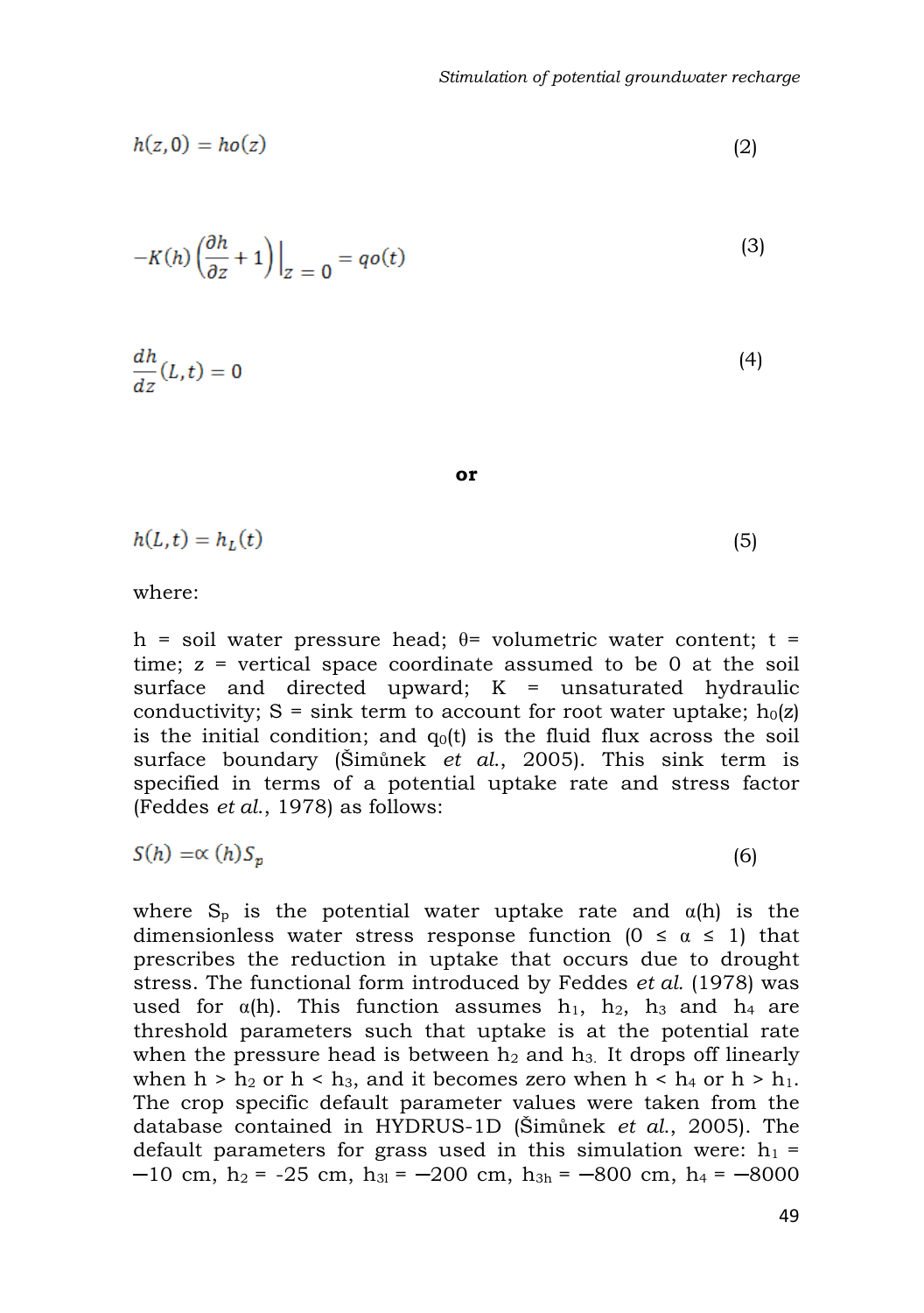cm. The default parameters of Cabbage were:  $h_1 = -10$  cm,  $h_2 =$  $-25$  cm, h<sub>3l</sub>=  $-600$  cm, h<sub>3h</sub> =  $-700$ cm, h<sub>4</sub> =  $-8000$  cm (Wesseling, 1991).

The surface boundary (Equation 3) was implemented as an atmospheric condition without surface ponding in which  $q_0(t)$ equals rainfall minus potential evaporation as long as the pressure head determined at the soil surface exceeds some minimum negative value (-10000 cm in this study). It is assumed that surface runoff occurs when the surface becomes saturated, in which case  $q_0(t)$  in Equation 3 decreases in value. The lower boundary condition is simulated as a free drainage condition (unit hydraulic gradient or constant head boundary at the bottom being appropriate due to the fact that the water table was far below the root zone (7-9 m below the root zone in the study area). Drainage from the bottom of the soil profile or bottom flux was assumed to be equal to the potential groundwater recharge.

#### *Soil hydraulic properties*

van Genuchten-Mualem's constitutive relationships were used to model the soil hydraulic properties (Mualem,1976; van Genuchten,1980).

$$
\theta(h) = \begin{cases} \theta_r + \frac{\theta_s - \theta_r}{\left[1 + |\alpha h| \right]^{\eta_1} - 1 - 1/\eta} & h < 0 \\ \theta_s & h \ge 0 \end{cases}
$$
(7)

$$
K(h) = K_s S_e^1 \left\{ 1 - \left[ 1 - S_e^{n/(n-1)} \right]^{n-1/n} \right\} 2 \tag{8}
$$

where:  $\theta_r$  and  $\theta_s$  are the residual and saturated water contents, respectively; α and n are empirical shape factors that depend on soil type;  $K_s$  is the saturated hydraulic conductivity; and  $S_e$  is the effective saturation. The latter is given by:

$$
S_{\epsilon} = \frac{\theta(h) - \theta_r}{\theta_s - \theta_r} \tag{9}
$$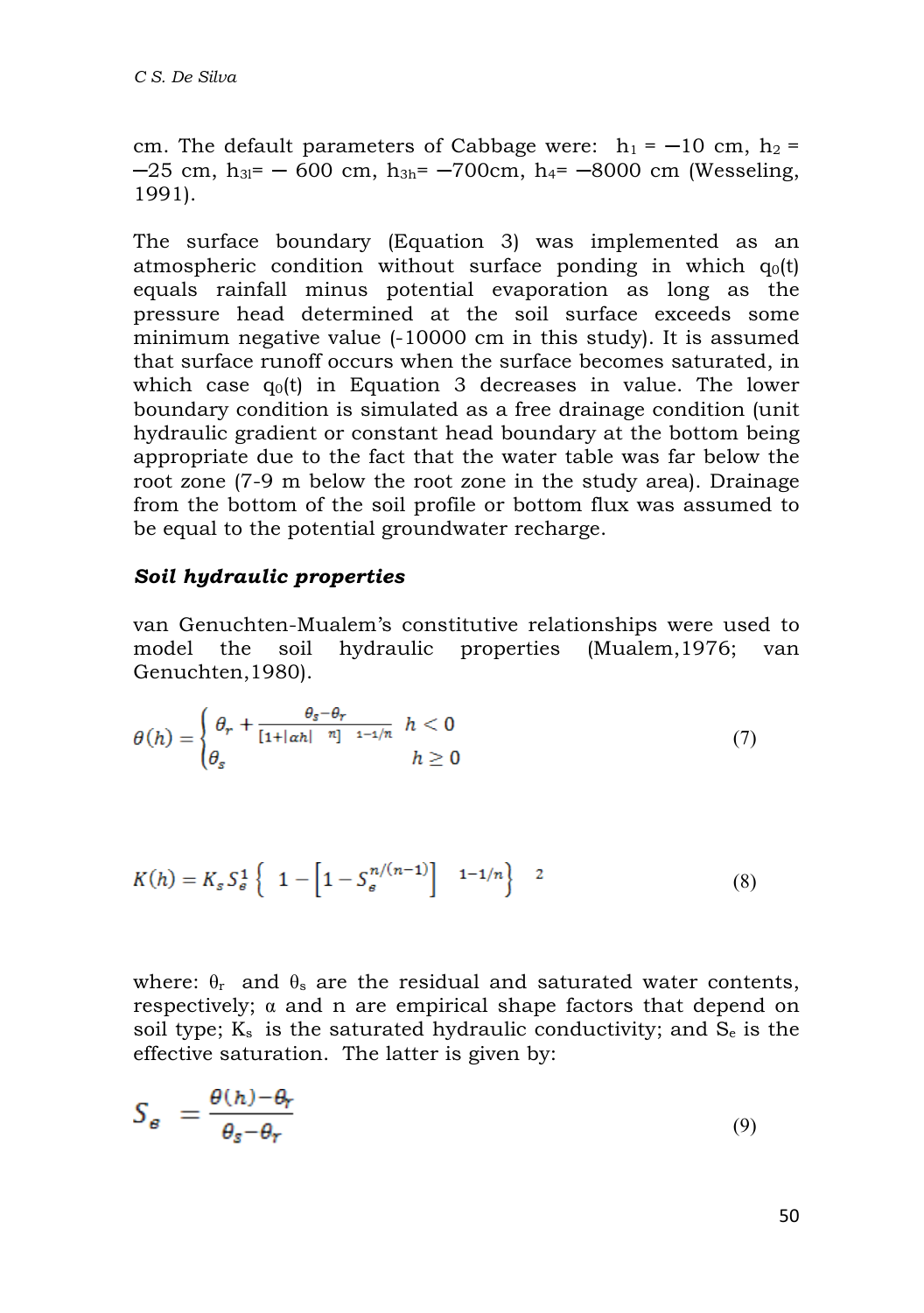Where:  $\theta_s$ = saturated water content;  $\theta_r$ = residual water content;  $\alpha$  = air entry parameter; n= pore size distribution parameter; and l=pore connectivity parameter. The parameters  $\alpha$ , n and l are empirical coefficients that determine the shape of the hydraulic functions. Running the model required specifying the hydraulic parameters  $\theta_r$ ,  $\theta_s$ ,  $\alpha$ , n, K<sub>s</sub> and l. HYDRUS-1D default parameter values for each of these parameters for sandy clay loam were used in this modelling initially. The default values for sandy clay loam were  $\theta_r = 0.1$ ,  $\theta_s = 0.39$ ,  $\alpha = 0.059$ ,  $n = 1.48$ ,  $K_s = 31.4$  and l=0.5. All the units used in HYDRUS-1D were in cm and cm/day.

#### *Evaporation and transpiration*

In this study the Penman-Monteith equation (Allen *et al*., 1998) was used to estimate the reference crop evapotranspiration rate,  $ET_0$  (mm/day). Potential evapotranspiration ( $ET_0$ ) was calculated using the formula given by Allen *et al*. (1998):

$$
ET_p(t) = K_c(t) \times ET_o(t) \tag{10}
$$

where  $ET<sub>o</sub>(t)$  was discretized using daily time steps and  $K<sub>c</sub>(t)$  is a dimensionless crop coefficient that characterizes the plant water uptake and evaporation relative to the reference crop. The time variation of  $K<sub>c</sub>(t)$  in terms of annual crop growth is divided into the stages such as initial, crop development, mid season and late season. Allen *et al*. (1998) provide data on the length of growth stage and values of  $K<sub>c</sub>$  for various crops. In this study the Allen *et al.* (1998) method and data to specify the crop and the values of  $K_c$ during each growth stage are used (Table 2). Then the potential evaporation rate of a soil under a standing crop was derived from the Pan Evaporation method (Meteorological Data, Colombo) and potential transpiration rates were calculated by subtracting evaporation from total ET.

The potential groundwater recharge simulated by HYDRUS-1D is compared with potential groundwater recharge estimated by modified soil moisture balance (MSMB) method (Mikunthan and De Silva, 2009) and water table fluctuation (WTF) method based on groundwater levels monitored in the study area. For the completeness of this paper these two methods (MSMB and WTF) are summarized below.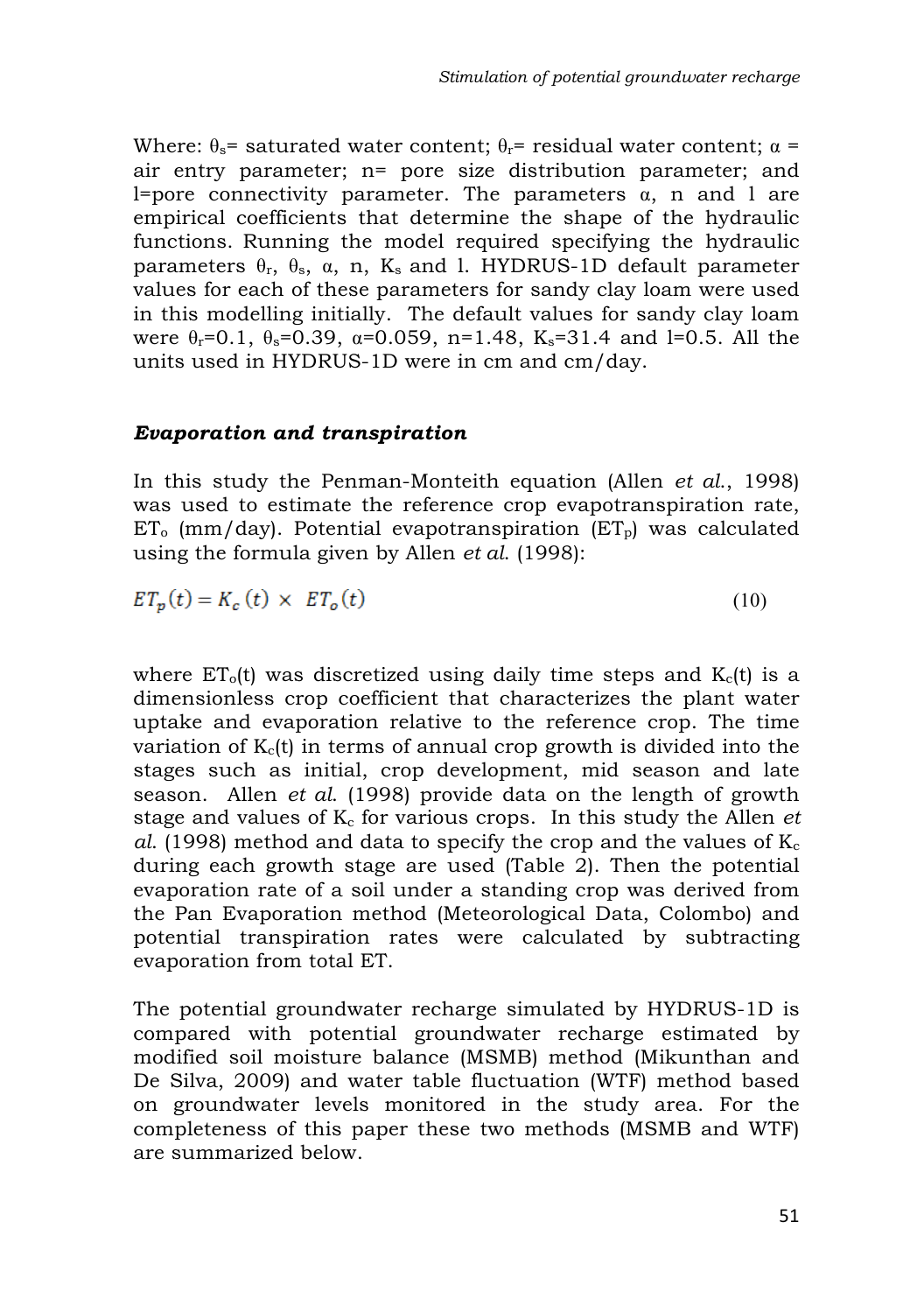# **Estimation of Potential Recharge using Modified Soil Moisture Balance (MSMB) Method**

The MSMB, a spreadsheet model was developed by Rushton (2003) and used in dry zone of Sri Lanka successfully (De Silva and Rushton, 2007). A daily estimate of the soil moisture balance is made with an input of rainfall minus run off and losses due to actual evapotranspiration and drainage, which may include aquifer recharge. Inputs and outputs for the soil moisture balance are shown schematically in Figure 3.

Features of modified soil moisture balance (MSMB) model are as follows:

### • *Runoff*

The main source of water is rainfall or irrigation. The actual infiltration of soil zone may be reduced due to interception or runoff. Runoff coefficient based on rainfall intensity and SMD were used in this model (Mikunthan and De Silva, 2009).

### • *Evapotranspiration*

The reference crop potential evapotranspiration  $ET_0$  can be estimated using the Penman-Monteith equation (Allen *et al*., 1998). The FAO CROPWAT program (Smith, 1992), Version 5.6, was used to calculate the potential evapotranspiration for the study period. The crop water requirement differs according to type of crop, the date of planting, the stages of the crop and the date of harvesting which is determined by Kc the crop co-efficient. Crop stress is included using the concepts of total and readily available water. The reduced evapotranspiration depends on total and readily available evaporable water. As soil wetness decreases, the actual evapotranspiration begins to fall below the potential rate because the soil cannot supply water fast enough and/or because the roots can no longer extract water fast enough to meet the meteorological demand. Figure 4 shows how actual evapotranspiration is assumed to vary with SMD.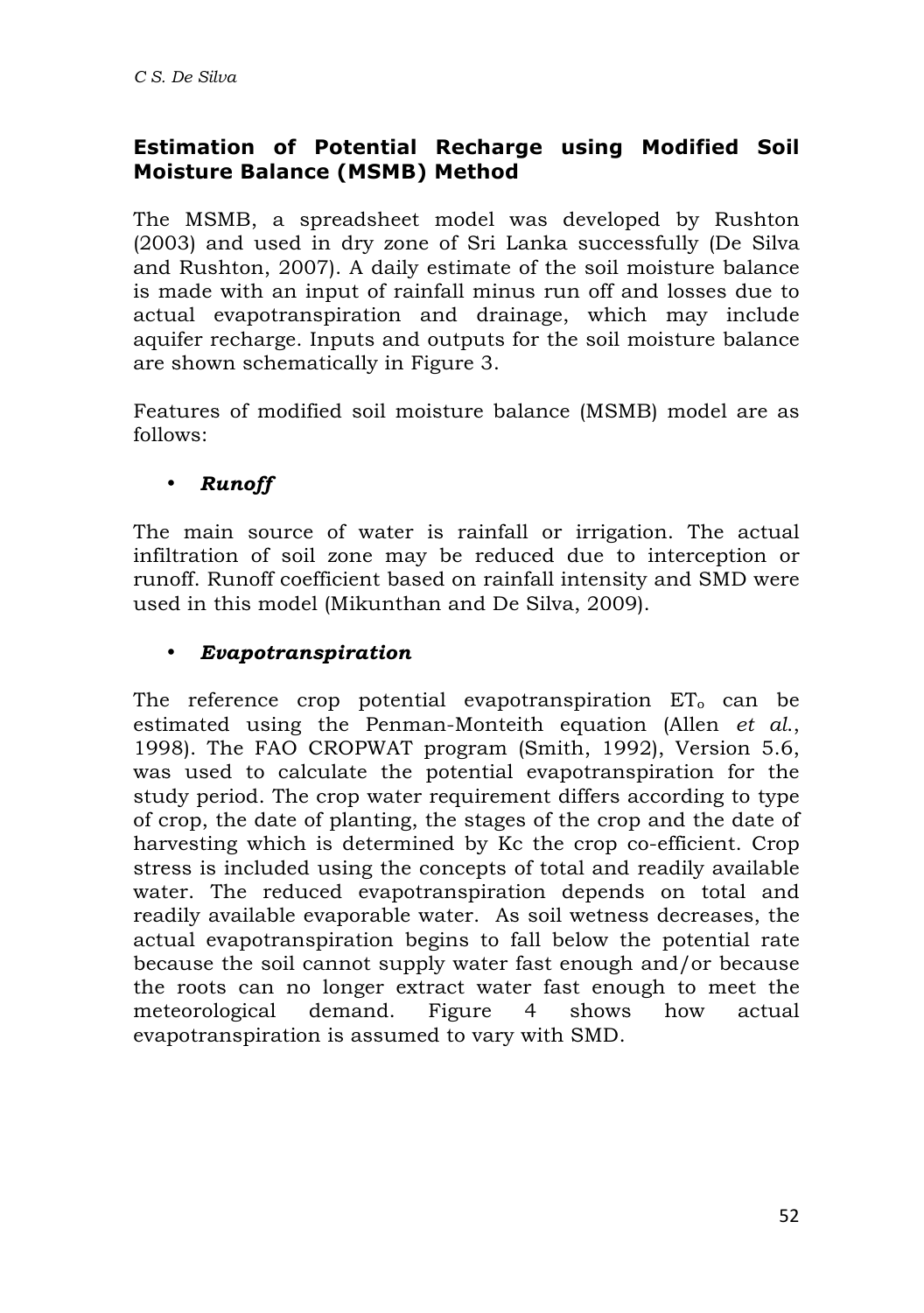

 **Figure 3.** Diagram of soil water balance



**Figure 4.** Situation of evaporation under different soil moisture deficits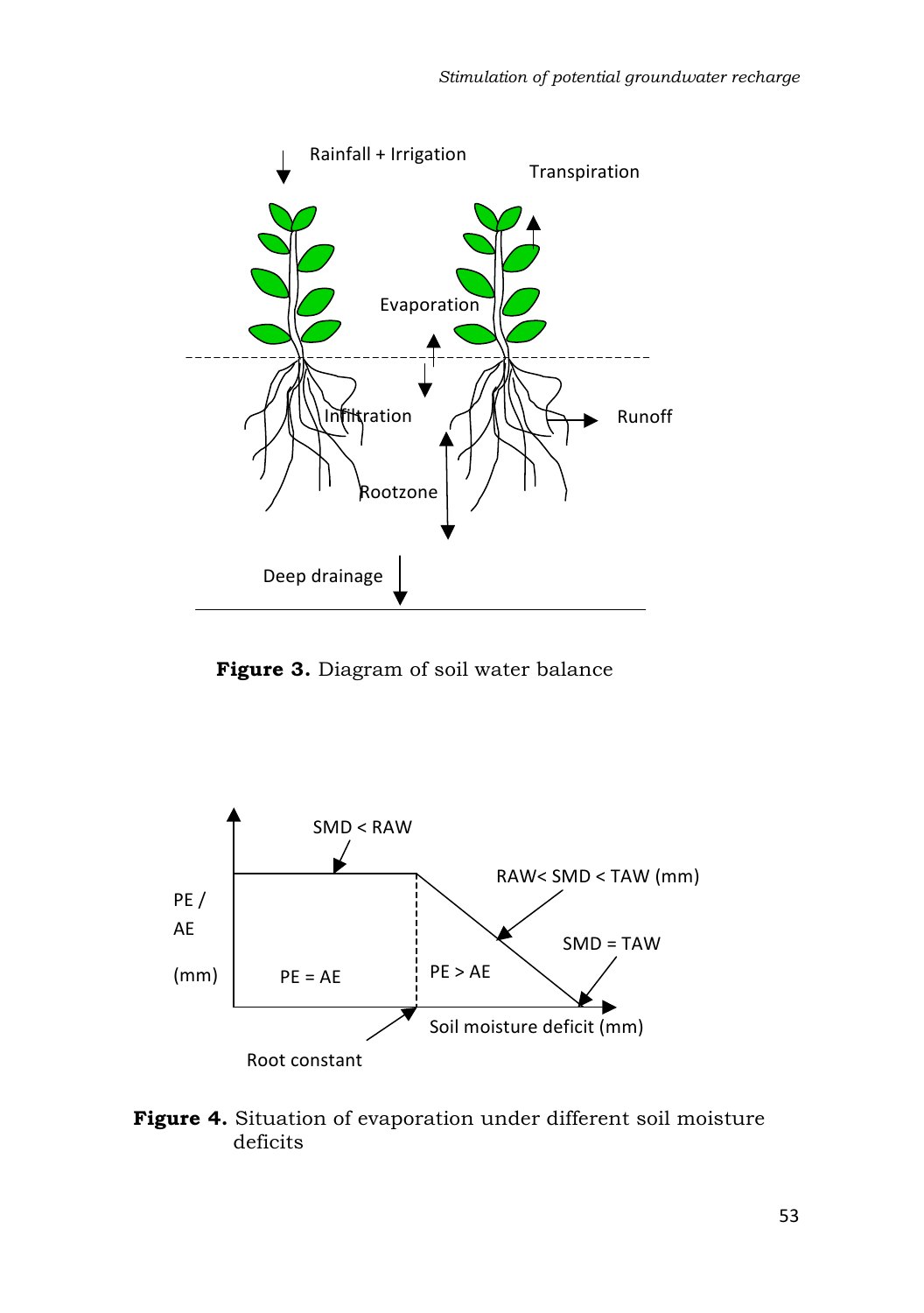The SMD on the start of the day,  $1<sup>st</sup>$  January 2007, was taken as zero as it is more appropriate to consider after wet season rains.

The near surface soil storage (NSSS) reflects the idea that a certain percentage of soil moisture from rainfall or irrigation is retained for a short time near to the soil surface and might be used the next day. When a significant SMD exists and there is substantial rainfall, moisture is retained near the soil. The soil remains moist near the ground surface and crops continue to revive for several days after significant rainfall.

### • *Recharge*

Recharge will occur on days when the SMD is negative. As the SMD becomes zero the soil reaches field capacity and becomes free draining. Consequently recharge equals the quantity of water in excess of that required bringing the soil to FC.

## **Estimating Recharge using Water Table Fluctuation Method (WTF)**

Healy and Cook (2002) stated that the water table fluctuation method may be the most widely used technique for recharge estimation in unconfined aquifers. The WTF approach is applicable to unconfined aquifers where WTF are caused solely by variations in net recharge or groundwater drainage. It is assumed that recharge over a period of interest is equal to the increase in water table elevation, after accounting for the groundwater recession that would have occurred during this period, multiplied by the specific yield. This is illustrated as follows:

$$
R(t_j) = S_{\mathcal{Y}} \times \Delta H(t_j) \tag{11}
$$

in which

- $t_i$  -Time taken to reach the peak water table
- $R(t_i)$  Recharge occurring between times  $t_0$  (initial time) and  $t_i$ .
- Sy Specific yield and

 $\Delta H(t_i)$  - The water table rise attributed to recharge.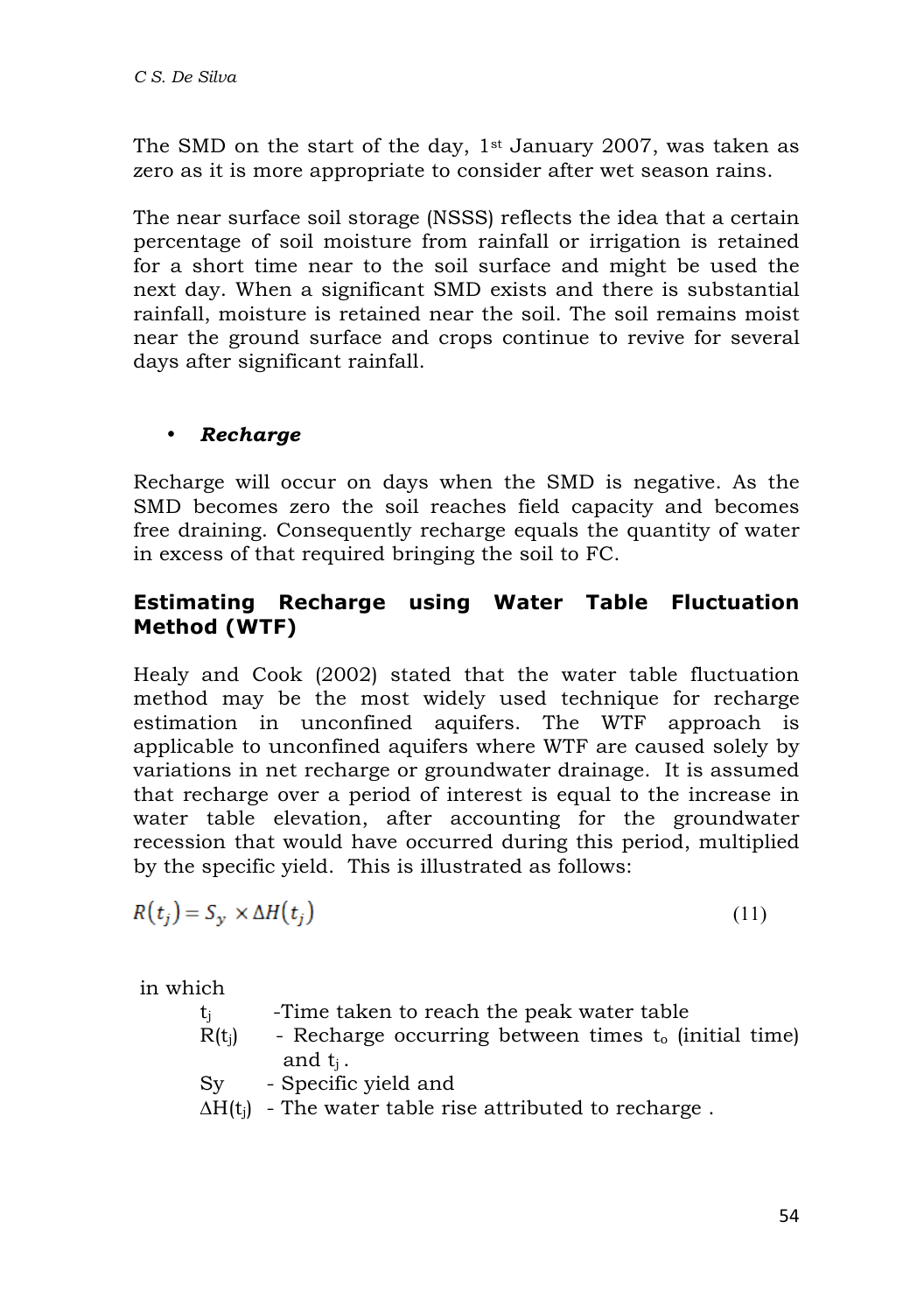$\Delta H(t_i)$  is estimated as the difference between the peak of a water level rise and the value of the extrapolated antecedent recession curve at the time of the peak. This recession curve is the trace that the well hydrograph would have followed if there had not been any precipitation. Predicting the recession curve is not always straightforward.

The data from the recovery phase of the single well pumping test was used to calculate specific yield of the aquifer by Slicnter recuperation method (Sirimanne and Vaidya, 1955). Specific yield of the limestone aquifer varied from 0.15 to 0.29 with the average value of 0.27 at Thirunelvely (Mikunthan and De Silva, 2009).

### **Results and Discussion**

### *Soil Water Dynamics*

Several parameter value combinations were considered while running HYDRUS-1D that varied from the soil hydraulic parameters, soil depth and root zone depth until the results of the HYDRUS-1D model simulations were similar to those of the MSMB and WTF methods. The following model out puts of HYDRUS-1D which had reasonable agreement were compared with the results obtained by MSMB and WTF methods and are explained in detail.

- (i) Surface runoff
- (ii) Soil Water Storage (SWS)/SMD
- (iii)Bottom pressure head/ groundwater levels
- (iv) Recharge

### *(i) Surface runoff*

Surface runoff simulated by HYDRUS-1D was 35.7 cm for the year 2007 where the MSMB model gave 30.5 cm for the same period. When monthly values of runoff predicted by HYDRUS-1D were compared with those predicted by the MSMB model, there was a good agreement with  $R^2 = 0.91$  (Figure 5) in 1:1 plot. Even the daily values of runoff showed good agreement, with  $R^2 = 0.8$ .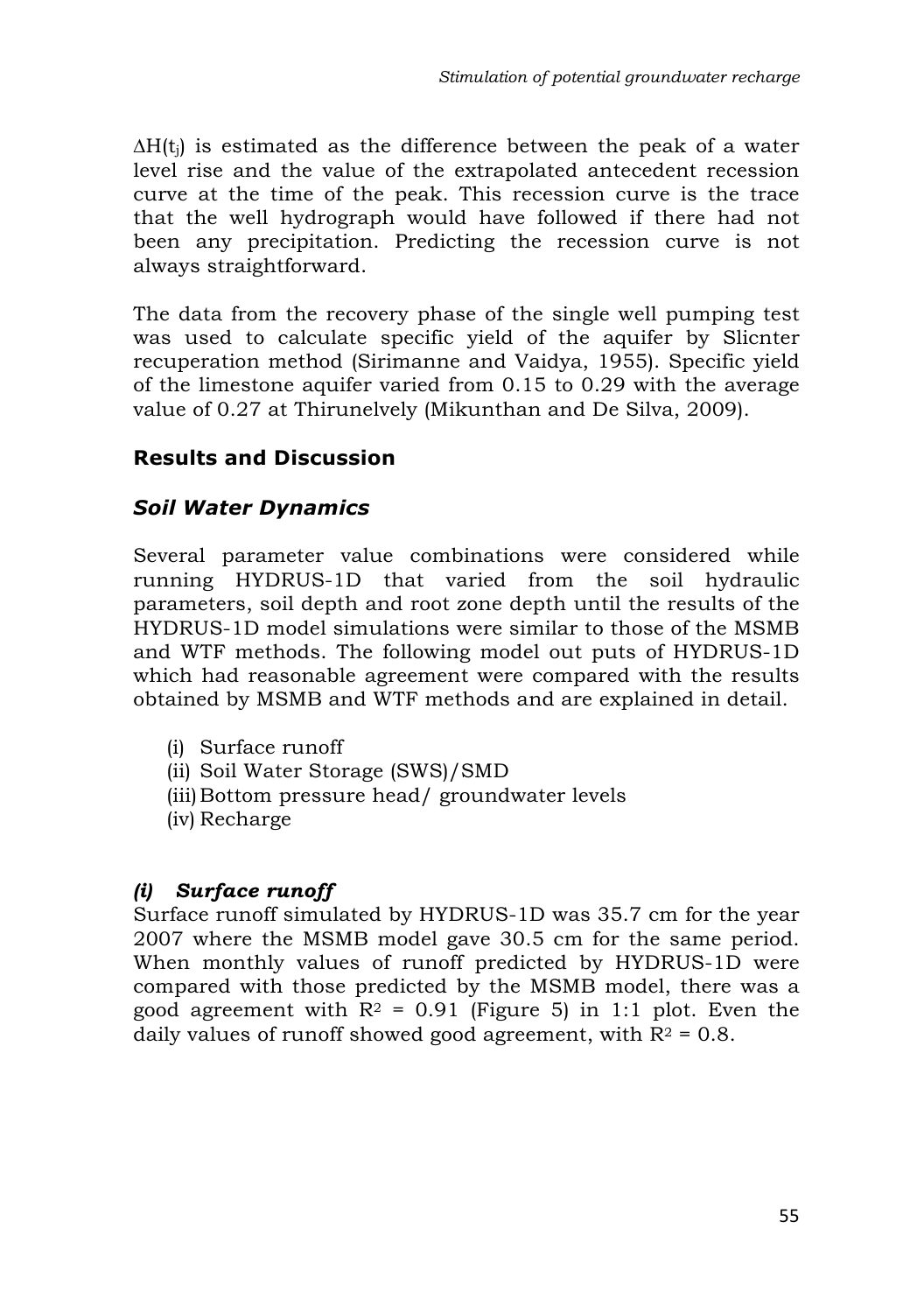



### *(ii) SWS/SMD*

SWS simulated by HYDRUS-1D and the SMD simulated by MSMB models are shown in Figure 6. Even though the approach used in the two models is fundamentally different, the model predictions follow a very similar pattern. The effect of differences in the initial conditions can be seen at the start of the year, but has decays rapidly so that by around mid-year the effect is no longer detectable. The linear correlation is good, with  $R<sup>2</sup> = 0.88$ .

### *(iii) Bottom pressure head predicted by HYDRUS and groundwater levels observed in the field*

Figure 7 shows the measured groundwater level fluctuation in the study area for a period of 2 years and 4 months from January 2007. Groundwater levels showed a cyclic seasonal variation during the years. Groundwater levels are deep in the study area varying from 7 to 10 m. Generally the groundwater recharge takes place from October to December/ January with wet season rains from early October. During this period the groundwater levels rise by up to 1.5 m to 2.0 m depending on the location. During the dry period from January to October the groundwater levels fall by about 0.5 m to 0.75 m due to the fact that there are surface storage tanks and other surface water sources around the study area to maintain this drop. Year 2007 was a normal year with an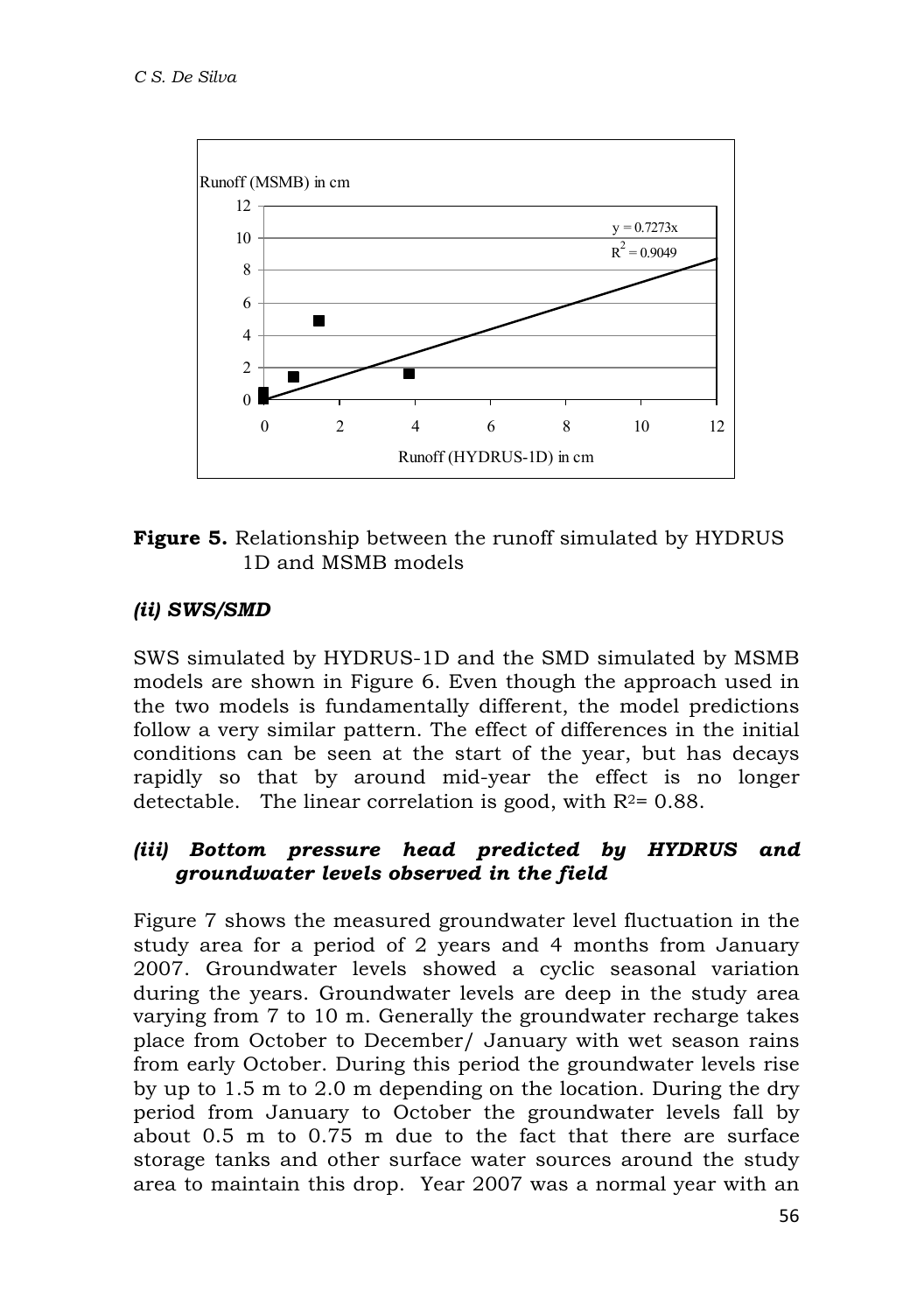annual rainfall of 1291 mm compared with other years, for example 2008, where the rainfall was higher than the average. The mean annual rainfall in the Jaffna Peninsula is approximately 1255 mm (Rajasooriyar *et al*., 2002). In the years 2008 and 2009 the annual rainfall was higher than in 2007. During 2008 and 2009 there was a considerable amount of rainfall during April/May due to first inter-monsoon rainfall and it was possible that a small percentage of recharge to take place during that period (Figure 7).



**Figure 6.** HYDRUS-1D simulated SWS and MSMB model Simulated SMD



**Figure 7.** Observed WTF measured in meter below ground level in selected 4 wells in the study area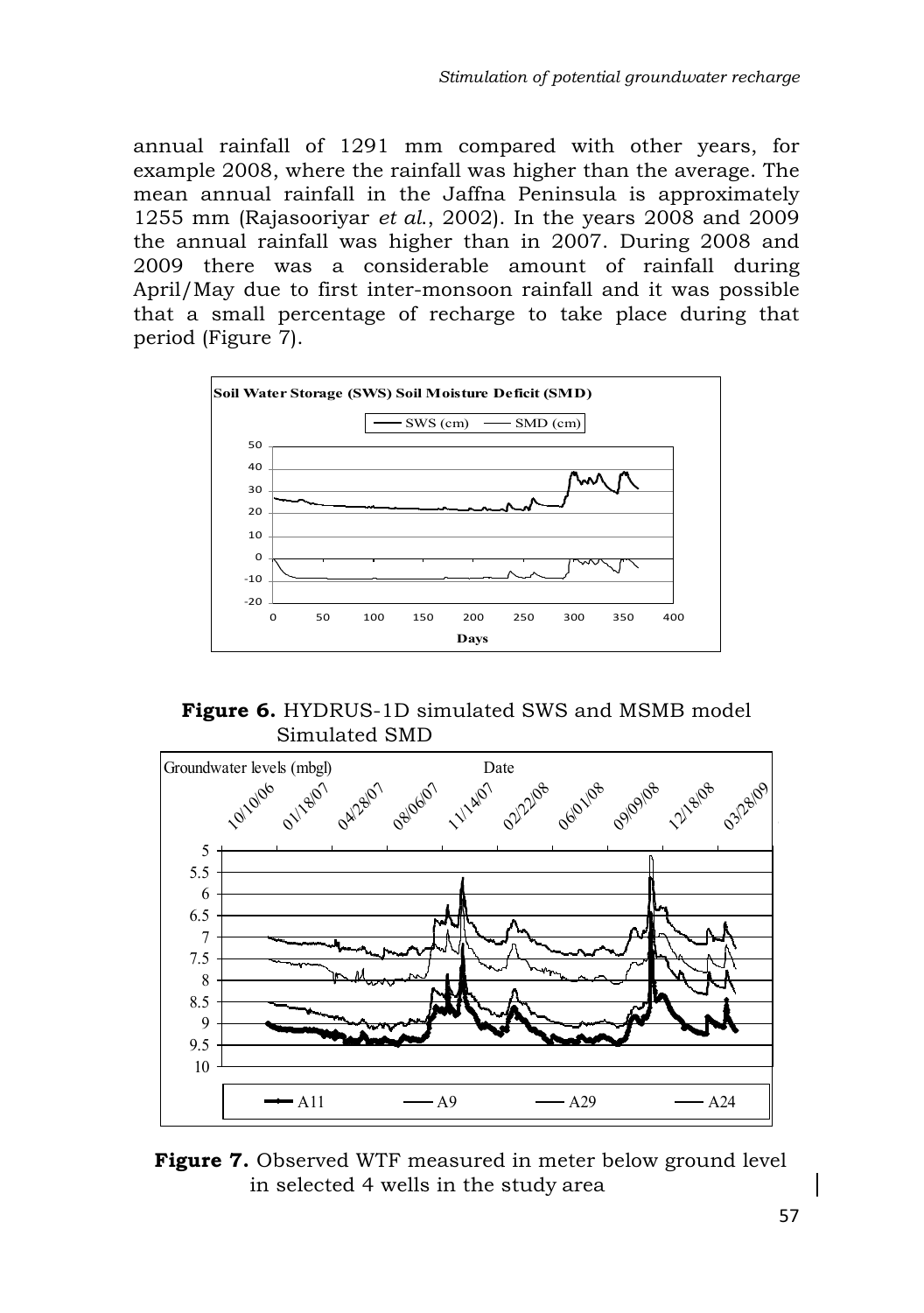





**Figure 8.** (a) HYDRUS-1D predicted bottom pressure head (cm) (b) WTF in Well no 9 (mbgl) (c) Rainfall in the study area

Figure 8(a) and (b) shows that the simulated bottom pressure head variation at 1 m depth soil using HYDRUS-1D closely agrees with the observed groundwater levels variation in the field at 8-9 m below ground level with a good coefficient of determination  $(R<sup>2</sup>=0.83)$ . The groundwater level drop of 0.50 - 0.75 m from January to October closely agreed with the simulated pressure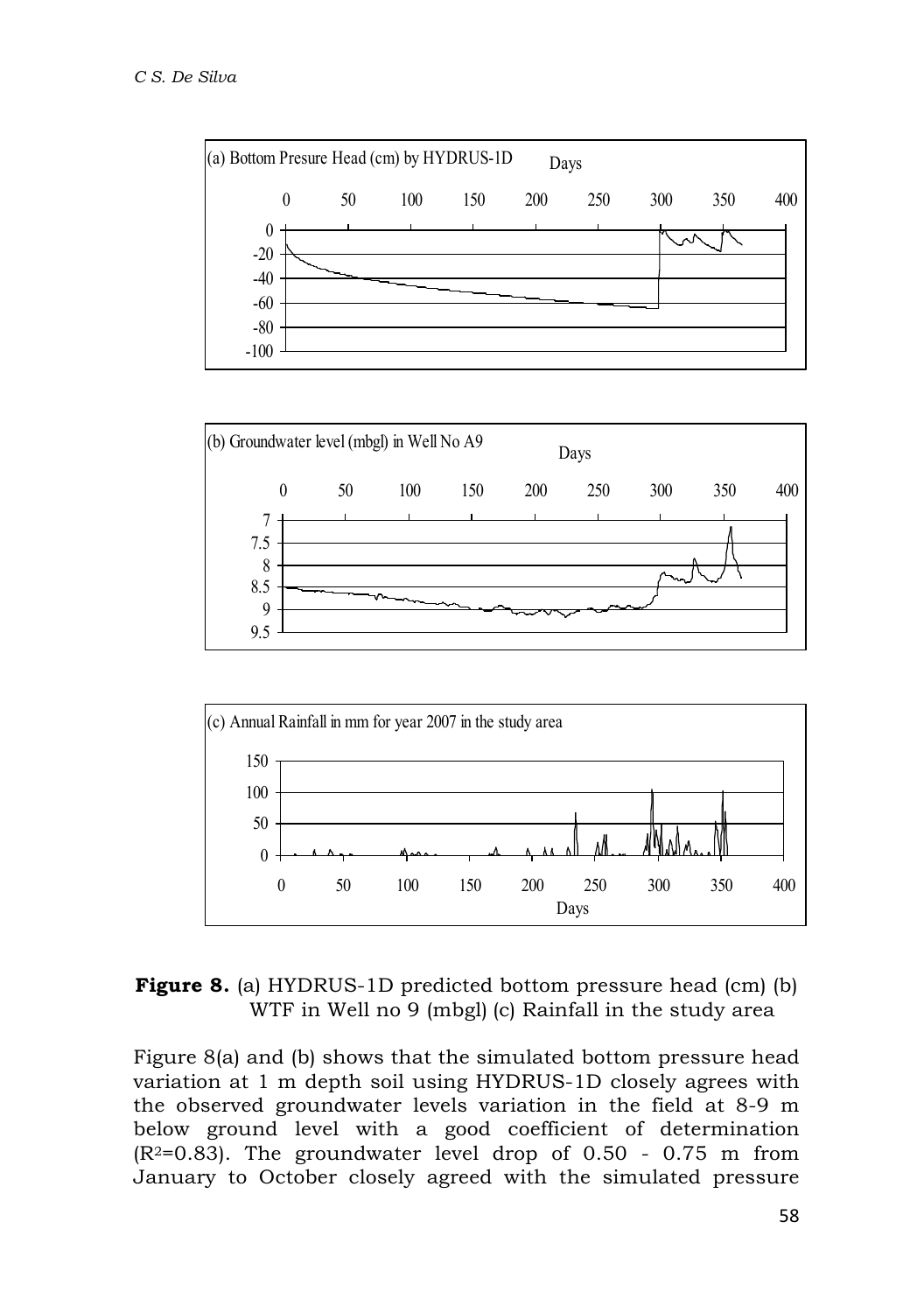head drop. Further, the groundwater levels started to rise with wet season rains from mid October 2007 (Figure 8 c) and HYDRUS-1D too predicted the rise on during the same period.

### *(iv) Recharge*

In HYDRUS-1D, when the SWS is the maximum and no more water can be stored in the root zone, drainage will occur to the groundwater (bottom flux). The HYDRUS-1D simulated potential groundwater recharge was 41.8 cm per year. This is 30-35 percent of the annual rainfall, in agreement with the estimates of Rajasooriyar *et al.* (2002) for the study area. The recharge calculated by the WTF method based on measured groundwater levels was 29.8 cm. But the MSMB model estimated recharge was 35.0 mm (Mikunthan and De Silva, 2009). However, as shown in Figure 9, the HYDRUS-1D results have a higher coefficient of determination ( $R^2$  = 0.95) with the WTF method results than they do with the MSMB model results in  $(R^2 = 0.91)$  in 1:1 plots.



**Figure 9.** Relationship between the recharge estimated by the water table fluctuation method and that simulated with the HYDRUS-1D and MSMB models

In the HYDRUS-1D simulation root zone of 1 m is only considered. Similarly in the MSMB also the soil moisture balance is carried out only for the 1 m root zone. Recharge estimated with MSMB and that simulated using HYDRUS-1D for the same study conditions are more or less same with certain percentage of error. But when compared with measured groundwater fluctuation at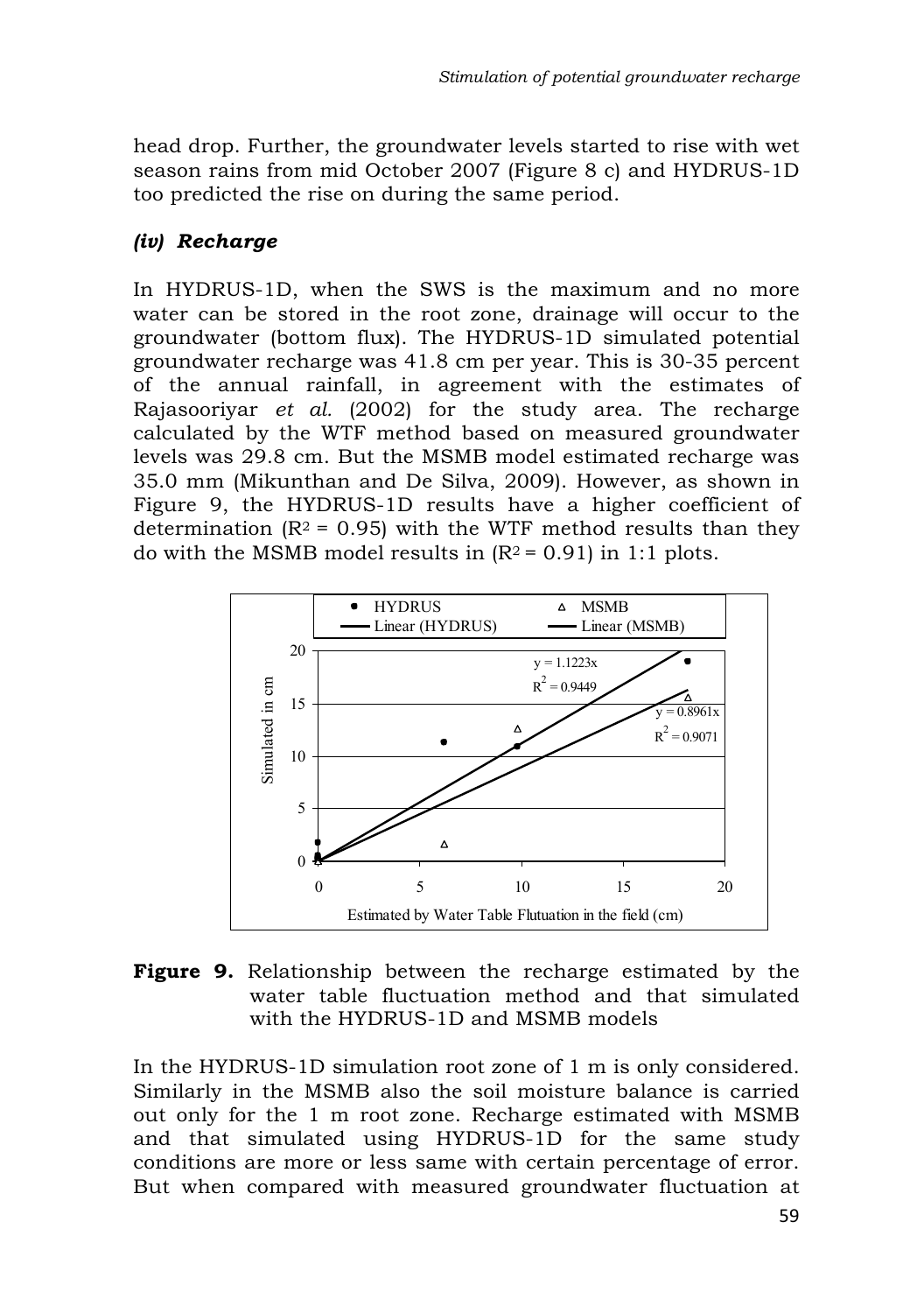the depth of 7-8 m in the study areas HYDRUS-1D seems to overestimated the recharge which could be justified as HYDRUS-1D deals with only 1 m root zone.

Overall, good agreement was achieved between recharge calculated using field measurements on groundwater fluctuations, estimated by MSMB and HYDRUS-1D predictions. Compared with the methods available for recharge calculation, HYDRUS-1D the numerical simulation is a far more convenient and cost effective approach.

# **Sensitivity Assessment**

The root zone modelling methodology adopted in HYDRUS-1D is crucial for calculating recharge in arid and semi-arid regions where evapotranspiration may drop below potential rates. Several potential sources of uncertainty exist, however, in the vadose zone modelling approach used in this study. Possible sources of uncertainty include the values of several model parameters needed to run HYDRUS-1D, including soil hydraulic parameters, crop coefficient and drought stress parameters in the uptake model of Feddes *et al.* (1978). However, to minimise the error, sensitivity analysis was done with several model parameters. The simulations showed that the most important parameters for groundwater recharge were the soil hydraulic parameters. Amongst the soil hydraulic parameters (n,  $θ_8$ , K<sub>s</sub>, α and  $θ_1$ ) residual water content was found to be the least sensitive, which agrees with Jimenez-Martinez *et al.* (2009). Compared with the other parameters, K<sub>s</sub> was the most sensitive: for example, an increase or decrease by 50% causes  $\pm$ 15-20% in recharge rates. Lower values of K<sub>s,</sub> such as might be the case for finer textured soils, leads to a lower recharge rate due to more runoff. However, the accurate characterization of the prediction uncertainty is problematic because of a lack of knowledge about parameter variability and parameter correlation structure.

## **Limitations of Recharge Estimation Methods**

The MSMB used in this study is a simple spreadsheet model which has less flexibility. For the MSMB, the main limitation is that it relies on the subtraction of large quantities (ET and P) to estimate a small quantity (recharge). The uncertainty associated to estimate thus greatly depends on the relative magnitude of these inputs. The availability of a data set covering a longer period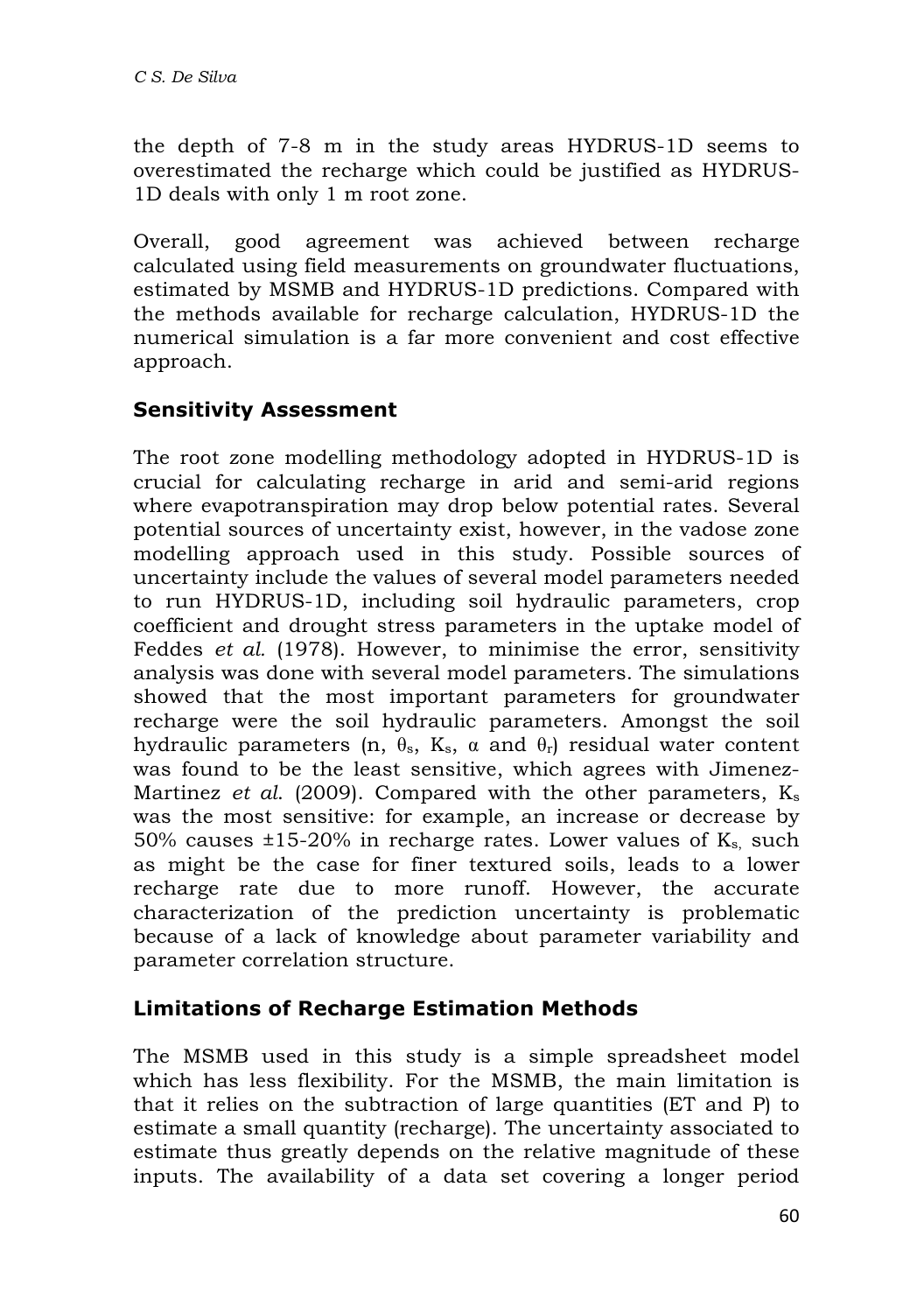would also have helped to reduce uncertainty in recharge estimates. The other source of error identified relates to the estimation of MSMB inputs in this study for which measured data were unavailable due to the situation prevailed in the study area. Therefore extra time and funds were used to check the validity of the data to make it reliable and relevant before using for this study. Evapotranspiration was estimated with a recognized method for which measured inputs (e.g. wind, relative humidity) were available. However, run-off, which was approximated with a constant coefficient, could represent a significant source of error. Reliable and complete run-off data sets for a few gauging stations would ideally be required in order to obtain more accurate run-off estimates. Therefore using MSMB for recharge estimation is a tedious and an expensive process.

Data collection and monitoring groundwater levels are expensive and difficult to manage in developing countries especially in the areas such as the study area in this paper where research or any sort of continuous monitoring of groundwater levels has not been taken place except isolated studies for the last 30 years due to the ethnic conflict. The WTF method needs continuous monitoring of groundwater levels which was not available in the study area and the continuous monitoring of groundwater levels is expensive. Therefore in this study groundwater levels were monitored in the wells in the study area carefully using a trained person as installing piezo meters will cause additional financial burden for the research study.

Further, there were no estimated specific yield values for the area study area as the recharge was calculated by multiplying the rise and fall of groundwater levels by specific yield. Therefore pumping tests were conducted and the specific yield value was estimated. Therefore depending on WTF method for recharge estimation is also fairly expensive and a tedious procedure.

This study has shown that HYDRUS-1D which is a numerical model is having good agreement with MSMB and WTF method even though these methods are different in its principles. Therefore HYDRUS-1D is fairly reliable method to use for recharge estimation instead of MSMB and WTF methods with an additional advantage of having solute transport facility.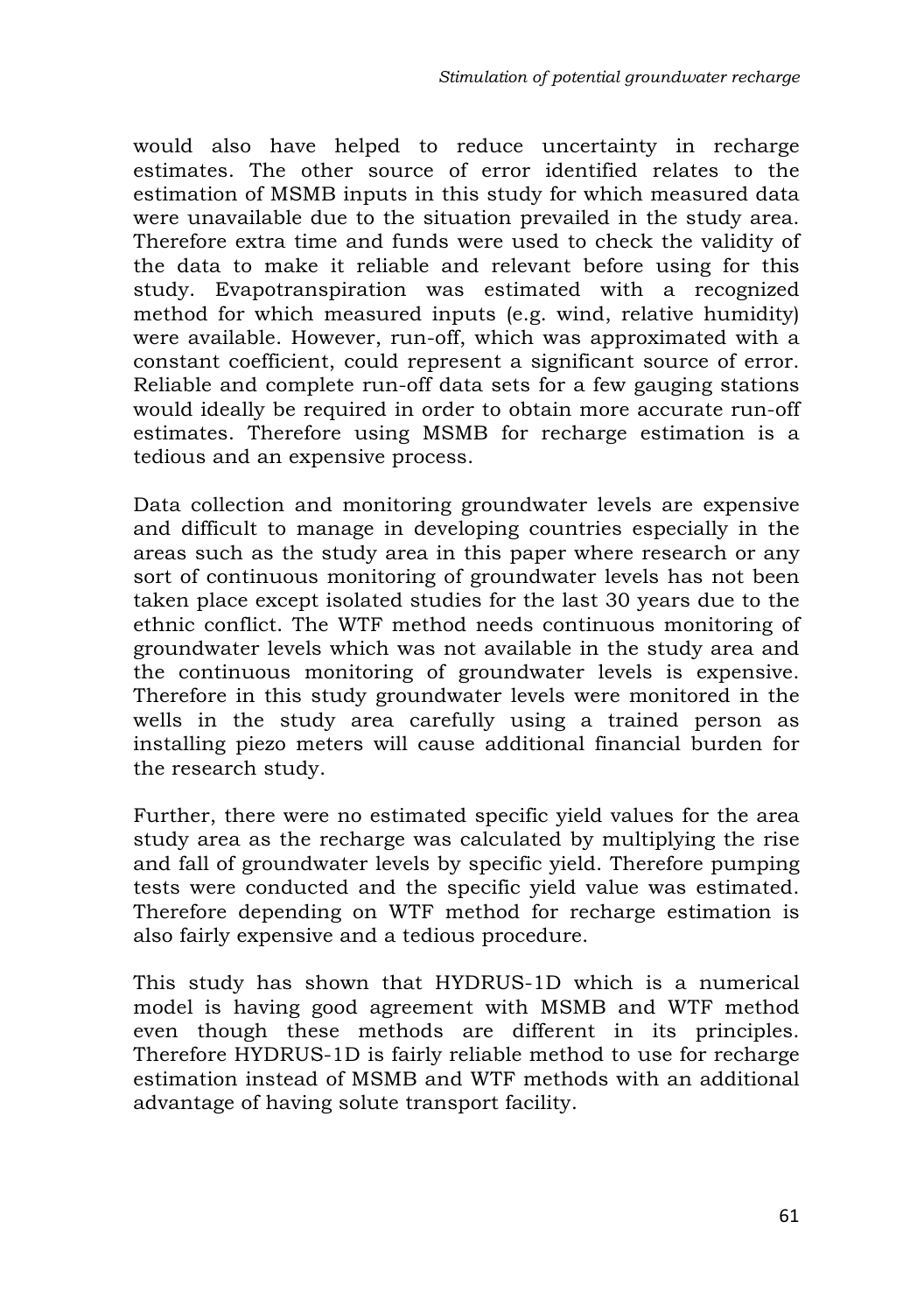# **Conclusions**

In the dry zone of Sri Lanka, accurate knowledge of groundwater recharge is important for sustainable water resources management. In this study groundwater recharge was simulated with HYDRUS-1D using root zone modelling approach with rainfall, evapotranspiration and soil moisture dynamics for grass with cabbage from mid March till late May for the year 2007 in the Jaffna Peninsula, northern Sri Lanka. HYDRUS-1D was found to be a very useful tool for simulating potential groundwater recharge when actual field data are limited. Good agreement on potential groundwater recharge was achieved between HYDRUS-1D simulations, MSMB results and estimates using WTF method based on the field observed groundwater levels. HYDRUS-1D produced 41.8 cm of recharge whereas as the previously used MSMB estimated 35.0 cm. Recharge calculated using WTF method in this study is 29.8 cm. Even though HYDRUS-1D seems to overestimate it may not be the case as the HYDRUS-1D simulate 1 m root zone and the coefficient of determination (R2) between measured and predicted groundwater recharge for individual events was 0.95 for the water level fluctuation method and 0.91 for that with MSMB.

Further, HYDRUS-1D is used for solute transport, for example in predicting groundwater pollution due to nitrogen fertilizer application which cannot be achieved by MSMB model (De Silva and Tellam, 2011). Now that it has been demonstrated that HYDRUS-1D adequately reproduces the water fluxes predicted by other methods, it can be used with more confidence to investigate groundwater recharge and pollution issues.

# **Acknowledgements**

Author acknowledges the Commonwealth Scholarship Commission, UK for offering academic commonwealth fellowship to carry out this research from 15th January 2011 at the Department of Earth Sciences, School of Geography, Earth and Environmental Sciences, University of Birmingham, UK. Author also acknowledges the assistance given by Prof. John Tellam and Dr Mark Cuthbert of University of Birmingham, UK on analysing the data using HYDRUS-1D and by Dr Thushyanthi Mikunthan of University of Jaffna, Sri Lanka for providing necessary data for this study.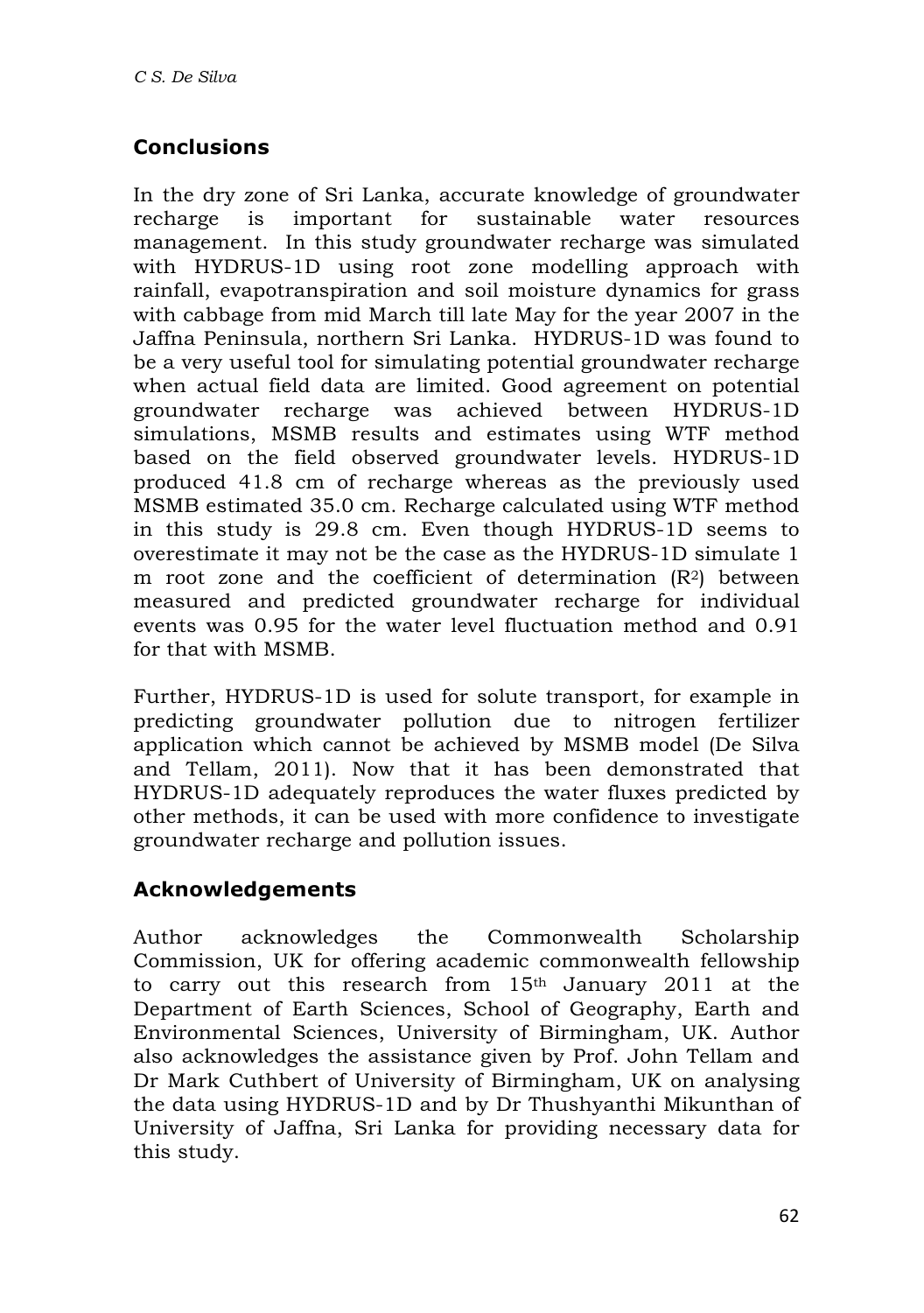#### **References**

- Allen, R. G., L. S. Pereira, D. Raes & M. Smith. (1998). Crop Evapotranspiration: Guidelines for computing crop water requirements. Irrigation and drainage paper 56. FAO, Rome, Italy.
- Cooray, P. G. (1984). An introduction to the Geology of Sri lanka. 2nd revised ed. National Museums Sri Lanka, Colombo. 120 -260.
- De Silva, C. S. & K. R. Rushton. (2007). Groundwater recharge estimating using improved soil moisture balance methodology for a tropical climate with distinct dry season. Hydrological Sciences Journal. 52(5):
- De Silva, C. S & J. Tellam. (2011). Simulation of Nitrate Leaching and Goundwater in vegetable cultivation using HYDRUS-1D. *Water Resources Research in Sri Lanka.*  Postgraduate Institute of Agriculture, University of Peradeniya, ISBN 978-955-1308-14-8. pp 167-178.
- De Vries, J. J. & J. Simmers. (2002). Groundwater recharge: an overview of processes and challenges. Hydrogeology Journal (2002)10: 5-17.
- Delin, G. N., R. W.Healy, D. L. Lorenz, & J. R Nimmo (2007). Comparison of local to regional scale estimates of groundwater recharge in Minnesota, USA. Journal of Hydrology 334:231-249
- Feddes, R. A., Kowalik, P. J. & Zaradny, H., 1978. Simulation of Field Water Use and Crop Yield. John Wiley and Sons, NY.
- Hantush, M.S., (1956). Analysis of data from pumping tests in leaky aquifers. Am. Geophys.Union Trans., 37: 702- 714
- Healy, R. W. & P. G. Cook. (2002). Using groundwater levels to estimate recharge. Hydrogeology Journal. 10: 91-100.
- Jimenez-Martinez, J., T. H. Skaggs, M.Th. van Genuchten, & L. Candela. (2009). A root zone modelling approach to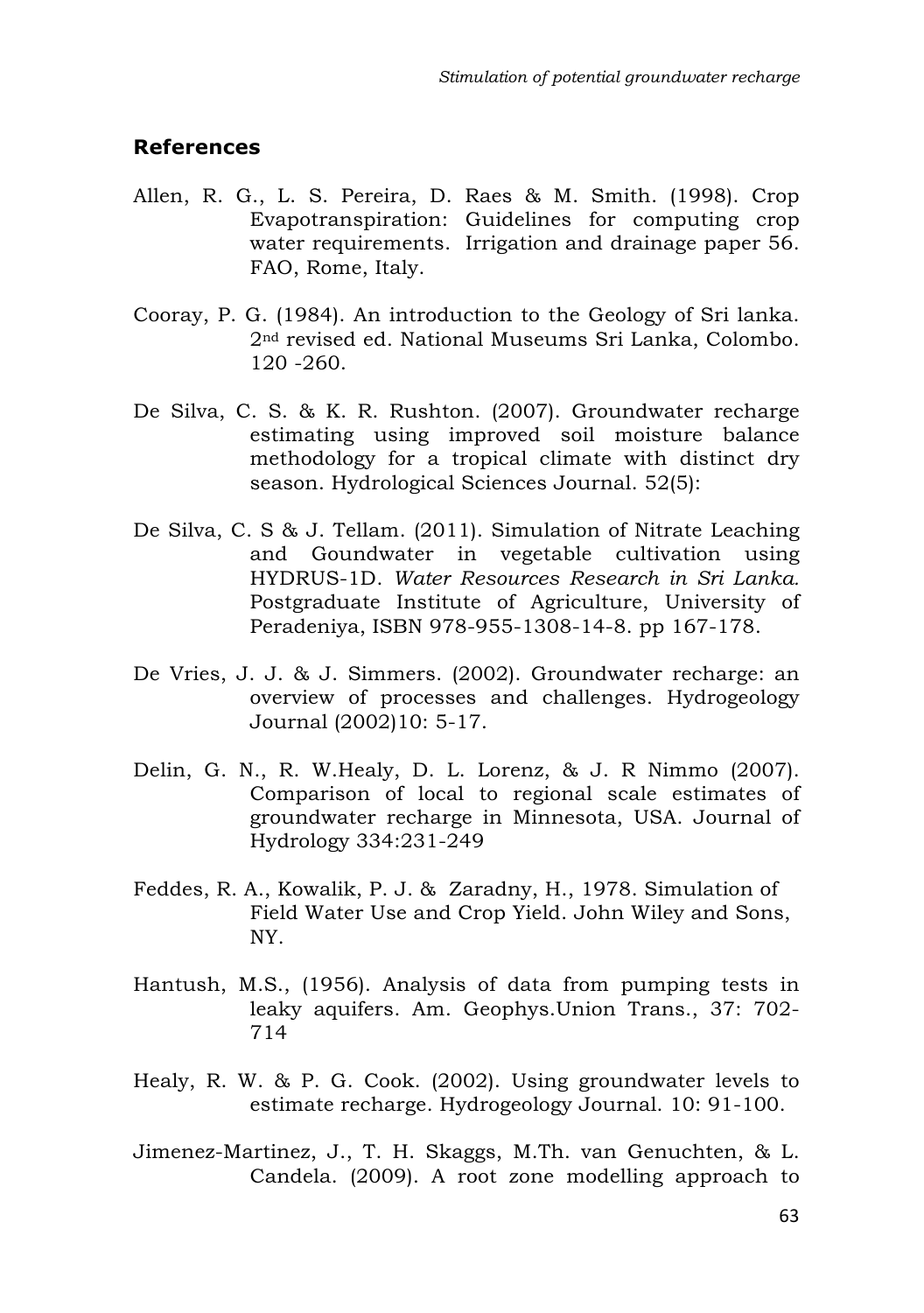estimating groundwater recharge from irrigated areas. Journal of Hydrology 367, no. 1-2: 174-187

- Lawrence, A. R & H. A. Dharmagunawardena (1983). Vertical recharege to a confined limestone in Northwest Sri Lanka. Journal of Hydrology, 63(1983) 287-297.
- Mualem, Y., (1976). A new model predicting the hydraulic conductivity of unsaturated porous media. Water Resour. Res. 12,513-522
- Nagarajah, S., B. N. Emerson, V. Abeykoon & S. Yogalingam (1988). Water quality of some wells in Jaffna and Kilinochchi with special reference to nitrate pollution. Tropical Agriculturist. 144: 61-73.
- Mikunthan, T & C. S De Silva (2009). Estimation of groundwater recharge in limestone aquifer using an improved Soil Moisture Balance Method: A case study in Jaffna District, Tropical Agricultural Research, Postgraduate Institute of Agriculture, University of Peradeniya. Vol.21(1):51-61
- Rajasooriyar, L., V. Mathavan, H. A. Dharmagunawardhane, & V. Nandakumar. (2002). Groundwater quality in the Valigamam region of the Jaffna Peninsula, Sri Lanka. In: Sustainable groundwater management. Hiscock, K. M., Rivett, M. O. and Davison, R. M. (Eds). Geological Society, Londan. 193: 181 – 197
- Rushton, K. R. & C. Ward. (1979). The estimation of groundwater recharge. Journal. of Hydrology 41:345-361
- Smith, M. (1992). CROPWAT. A computer programme for irrigation planning and management. FAO irrigation and drainage paper 46, FAO, Rome, Italy.
- Scanlon, B. R. & G. C. Cook. (2002). Theme issue on groundwater recharge. Hydrogeology Journal (2002) 10: 3-4.
- Sirimanne, C. H. I. & G. D. Vaidya (1955). The occurrence of groundwater in Ceylon. Complied by Arumugam, S. (1974) Studies on groundwater in Sri Lanka. Water resource board, Colombo. pp.59- 68.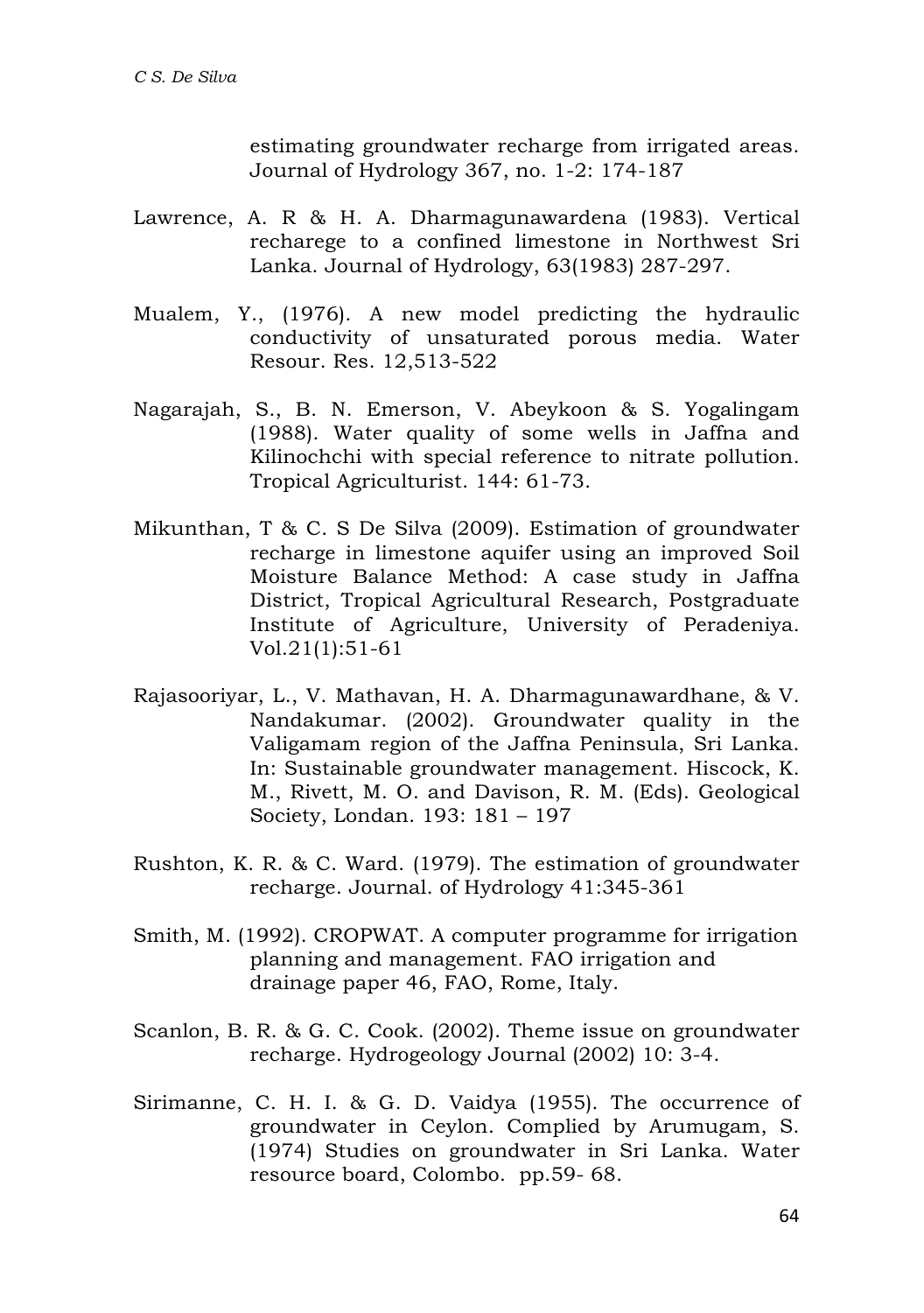- Šimu˚nek, J., van Genuchten, M.Th. & Šejna, M., 2005. The HYDRUS-1D Software.Package for Simulating the Movement of Water, Heat, and Multiple Solutes in Variability Saturated Media, Version 3.0. Department of Environmental Sciences. University of California Riverside, Riverside, California, USA, 270 pp.
- Van Genuchten, M. Th., (1980). A closed–form equation for predicting the hydraulic conductivity of unsaturated soils. Soil Sci. Soc. Am.J. 44, 892-898
- Walton, W. C., (1962). Selected analytical methods for well and aquifer evaluation. Ill. State Water Surv., Bull. No. 39, 81 pp
- Wesseling, J. G. (1991). Meerjarige simulates van groundwateronttrekking voor verschillende bodemprofielen, groundwatertrappen en gewassen met het model SWATRE. Report 152. Winand Starring Centre, Wageningen.